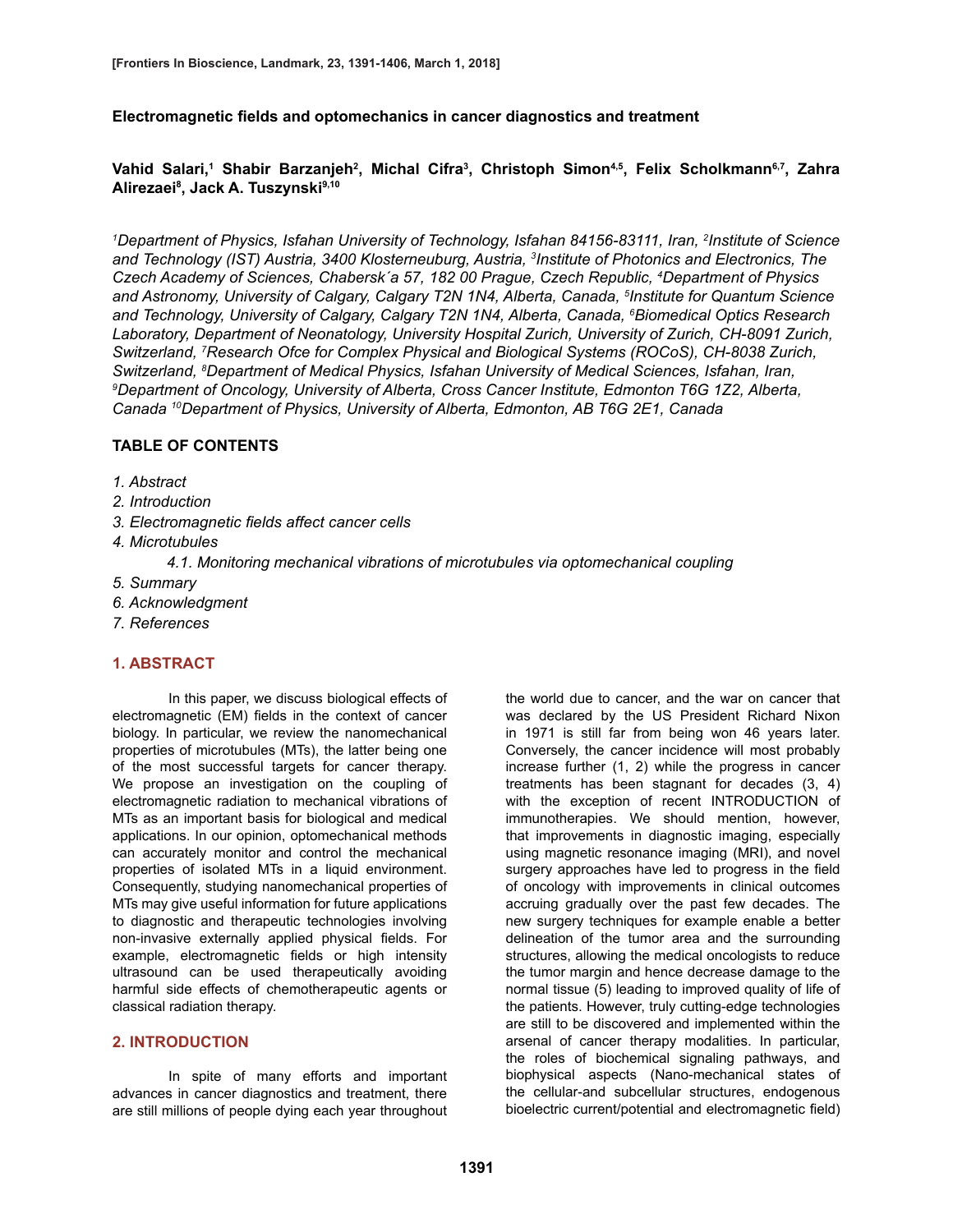have not been fully understood and exploited in the field of oncology (6, 7).

The aim of the present review article is to outline why it is worthwhile to focus on biophysical aspects with regard to future diagnosis and treatment approaches for cancer. In particular, we discuss why the bioelectric and mechanical properties of microtubules might play a significant role in cancer, whose better understanding could lead to the development of novel therapies. Bioelectricity is a basic phenomenon associated with cellular and subcellular structures (8– 10). Most of the subcellular biomolecules (e.g. DNA, RNA, tubulin, actin, septin, etc.) are either charged and hence surrounded by counter-ions or endowed with high electric dipole moments that can engage in dipole-dipole interactions and polarize electrically their local environment. Living organisms are replete with both moving and oscillating electric charges and can thus be regarded as complex electrochemical and mechanical systems. Complex patterns of direct current (DC) electric fields present within living organisms are key factors in morphogenesis and contain part of the information needed to produce a three-dimensional organism (11). These factors, in our opinion, need to be addressed when finding novel methods of cancer diagnosis and treatment.

## **3. ELECTROMAGNETIC FIELDS AFFECT CANCER CELLS**

It has been shown that extremely lowfrequency (ELF), pulsed electromagnetic fields (PEMF) and sinusoidal electromagnetic fields (SEMF) can induce tumor cell apoptosis, inhibit angiogenesis, impede proliferation of neoplastic cells, and cause necrosis noninvasively, whereas human lymphocytes are negligibly affected (12). Some studies describe the effects of intense (>0.1. MV/m) nanosecond (10-300 ns) pulsed electric fields on mammalian cell structure and function. As the pulse durations decrease, effects on the plasma membrane decrease and effects on intracellular signal transduction mechanisms increase (13).

Low-power EMF within the range of 0.1.- 40 MHz may impair the DNA strand and cause inhibition of proliferation of the gallbladder cancer cells, and these effects are related to the frequency of the electromagnetic fields but not in a linear fashion (14). Kirson *et al.* (15) have recently demonstrated that 100 KHz to 1 MHz AC fields have significant specific effects on dividing cells. The basis of these effects during cytokinesis was hypothesized to be the unidirectional dielectrophoresis forces induced by the inhomogeneous fields at the cleavage furrow separating the daughter cells that interfere with the orientation of spindle microtubules (16). A review of other possible mechanisms involved in the interactions of these fields, dubbed TT-Fields (Tumor Treating Fields) and cancer cells has been recently published (17). It is worth noting that in addition to microtubules, actin filaments, DNA and even ion channels may be affected by TT-Fields and investigations into specific molecular mechanisms are ongoing. As an additional electromagnetic mechanism with potential cancer treatment application, a study was undertaken to examine whether millimeter electromagnetic waves (MMWs) irradiation (42.2. GHz) can inhibit tumor metastasis enhanced by cyclophosphamide (CPA), an anticancer drug. (18).

Concerning high-power EMF, for example Elson (2009) focused on the potential of strong magnetic fields to play a role in cancer treatment. Results of this study show that pulsed magnetic field (PMF) in combination with ultraviolet C (UVC) have the ability to augment the cell killing effects of UVC radiation. In addition, the effects appear to be greater when PMF and UVC are applied at the same time (19). Mitochondria are well known to play an important role in apoptosis. Steep pulsed electric fields (SPEF) could induce apoptosis markedly (P-value less than 0.0.1); SPEF with lower voltage (200V) and longer width  $(1.3. \mu s)$  could induce apoptosis more effectively than SPEF with higher voltage (600V) and shorter width (100ns). These experimental results provide a possible mechanism and parameter selection basis for tumor treatment using SPEF (20). There are many reports of enhanced transcription and replication in different cell culture systems exposed to electromagnetic fields, and reports of cytoreduction (necrosis and apoptosis) in tumors transplanted into animals exposed to similar, often much stronger electromagnetic fields, but where heating is negligible. Although the mechanism of inducing apoptosis has not been characterized yet, one major candidate for the initiation of such a process is the production of numerous breaks in DNA, and the inhibition of DNA repair processes, leading to the initiation of the apoptotic (programmed cell death) process (19).

Interestingly, electromagnetic frequencies at which cancer cells become sensitive appear to be tumor-specific and hence treatment with tumorspecific frequencies is feasible, well tolerated and may have biological efficacy in patients with advanced cancer. A study that examined a total of 163 patients diagnosed with various types of cancer has identified a total of 1524 distinct frequencies ranging from 0.1. Hz to 114 kHz. Most frequencies (57 to 92 percent) were specific for a single tumor. These observations suggest that electromagnetic fields, which are amplitudemodulated at tumor-specific frequencies, do not act solely on tumors but may have wide-ranging effects on tumor-host interactions, e.g. immune modulation (21).

*In vitro* effects of electromagnetic fields appear to be related to the type of electromagnetic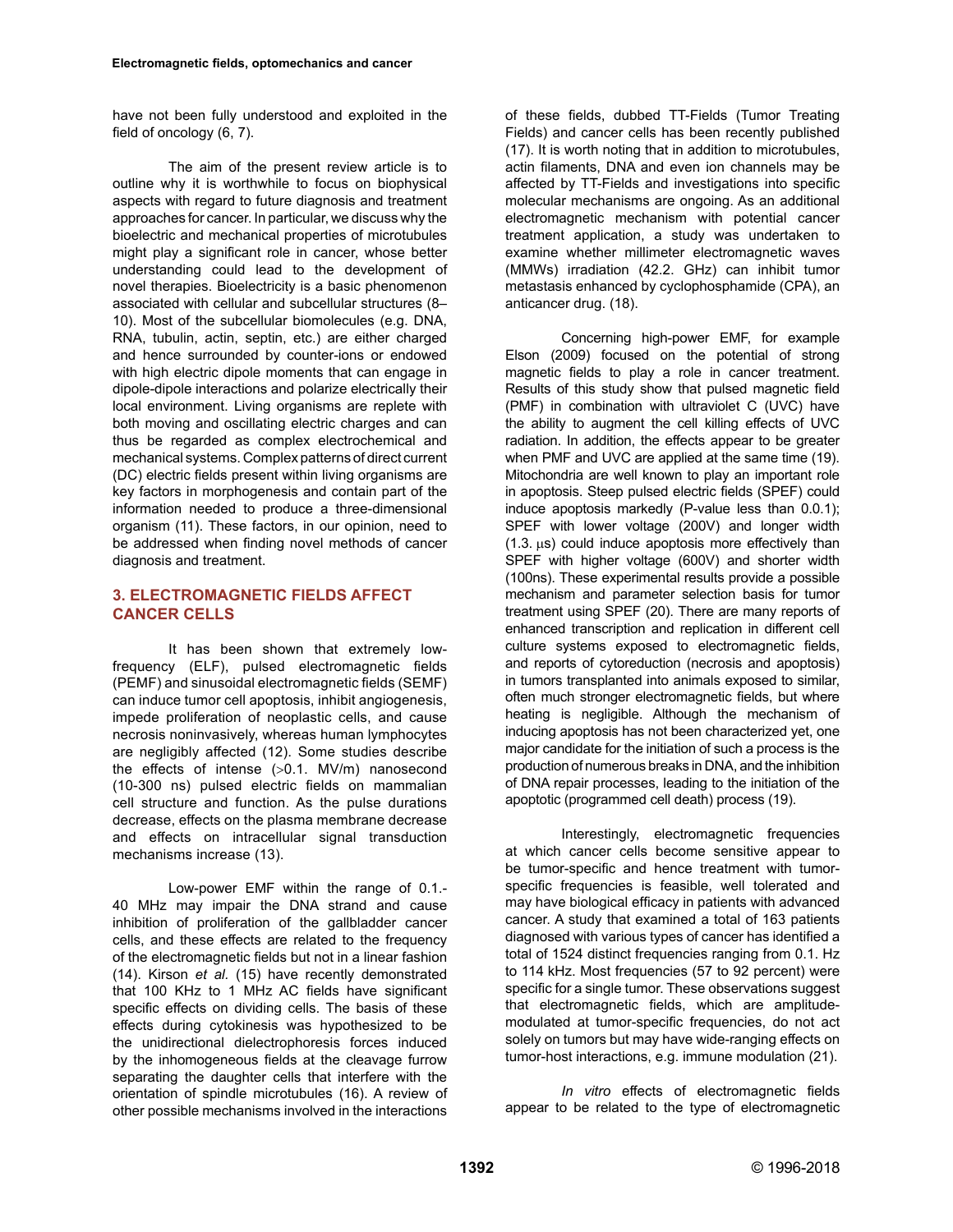field applied. It has been shown that human osteoblasts display effects of BEMER (Bio-Electro Magnetic Energy Regulation) type electromagnetic field (BTEMF) on gene regulation. Effects of BTEMF on gene expression in human mesenchymal stem cells and chondrocytes have been analyzed. Results indicate that BTEMF in human mesenchymal stem cells and chondrocytes provide the first indications to understanding therapeutic effects achieved with BTEMF stimulation (22).

Phenotypic changes in human breast cancer cells following low-level magnetic field (MF) exposure previously reported. Proteomic methods were used to investigate the biochemical effect of MF exposure in SF767 human glioma cells. Protein alterations were studied after exposure to 1.2. micro-Tesla (microT) MF (12 milli-Gauss (mG), 60 Hertz (Hz)). The results suggest that the analysis of differentially expressed proteins in SF767 cells may be useful as biomarkers for biological changes caused by exposure to magnetic fields (23).

Qutob *et al.* (2006) showed that there was no evidence that non-thermal RF fields can affect gene expression in cultured U87MG glioblastoma cells relative to the nonirradiated control groups, whereas exposure to heat shock at 43 degrees C for 1 h upregulated a number of typical stress-responsive genes in the positive control group (24). Gap junction genes are recognized as tumor suppressors (25–27) and effects on gap junctional communication also provide an appealing model for explaining tumor growth induced by exposure to weak magnetic fields. ELF exposure generally does not transmit nearly enough energy to cause mutagenesis of DNA, but has been shown to affect gap junction states and thus potentially to control proliferation and differentiation (28–30).

In the MHz region, several studies investigated the effect of the application of electromagnetic field in the MHz for cancer treatment. Normally, the intensity applied was high, inducing thermal effects. That the choice of the specific modulation of the EMF is important was shown by Andocs *et al.* (31), demonstrating the the application of modulated EMF (13.5.6 MHz) causes a synergistically anticancer effect due to a thermal and a non-thermal mechanism triggered (modulated electrohyperthermia). Subsequent work showed that this treatment causes DNA-fragmentation (32) and up-regulation of heat-shock proteins (33) in the cancer cells. The superiority of using 13.5.6 MHz modulated electro-hyperthermia in comparison to only classical hyperthermia to treat cancer was demonstrated recently (34).

In the GHz range, most of the studies used strong GHZ EMF for treating tumors by induce thermal effects (35–37). However, EMF in the GHz range can also act as a co-carcinoogen (38, 39), making the

application of GHz EMF for cancer treatment not as an optimal approach.

Terahertz (THz) radiation occupies a broad band of the EM spectrum between microwave and infrared frequencies, and is therefore non-ionizing. The THz region covers the frequency range from 0.1. to 10 THz and it offers non-invasive diagnostic capabilities that fill the gaps between x-rays, MRI, and the visible range (40). Applications of THz waves to the diagnosis of melanoma (41), basal cell carcinoma (42), and breast cancer (43–45) have already been demonstrated. THz technology has led to the development of commercially available diagnostic medical applications such as THz Pulsed Spectroscopy (43) and THz Pulsed Imaging (44, 46), which offer excellent contrast between diseased and healthy tissues. The first clinical trials of THz imaging as an intra-operative tool during cancer surgery are underway (47). Studies on stem cells suggest that exposure to broad-spectrum THz pulses affects cell differentiation and gene expression (48, 49) at both the transcript and protein levels. The mechanism by which THz radiation interacts with biological systems is fundamentally different to that of conventional ionizing therapies, due to its resonant effects on cell membranes (50), proteins (51) and nucleic acids (52–54). It has been recently demonstrated that intense, picosecond THz pulses induce changes in cellular functions (55– 58). Exposure of human tissue to intense THz pulses was found to activate the DNA damage response (DDR), and affect expression levels of many proteins, especially cell-cycle regulatory proteins offering a potential for therapeutic applications of this novel modality. In addition, a combination of this modality can be considered with standard chemotherapy since sub-µs pulsed electric fields applied to tumors through electrodes have been shown to permeabilize tumor cell membranes to cytotoxic agents (59–61). Consequently, intense THz pulses may significantly lower the required therapeutic doses of cytotoxic drugs. However, the fundamental mechanisms of interaction of THz radiation with biological systems so far remain elusive.

## **4. MICROTUBULES**

It is well known that MTs, microfilaments and intermediate filaments are the main components of cytoskeleton of eukaryotic cells. MTs are the most rigid protein polymer among the three types of cytoskeletal filaments, which form the architecture of the cell. They exhibit unique physical behaviour and form special structures well suited for their own cellular functions (62). The structure of MTs is cylindrical, and it typically involves 13 parallel protofilaments, which are connected laterally into hollow tubes. MTs have 25 nm external and 15 nm internal diameters. The length of MTs can vary from tens of nanometers to hundreds of microns (63). MT biological functions rely on two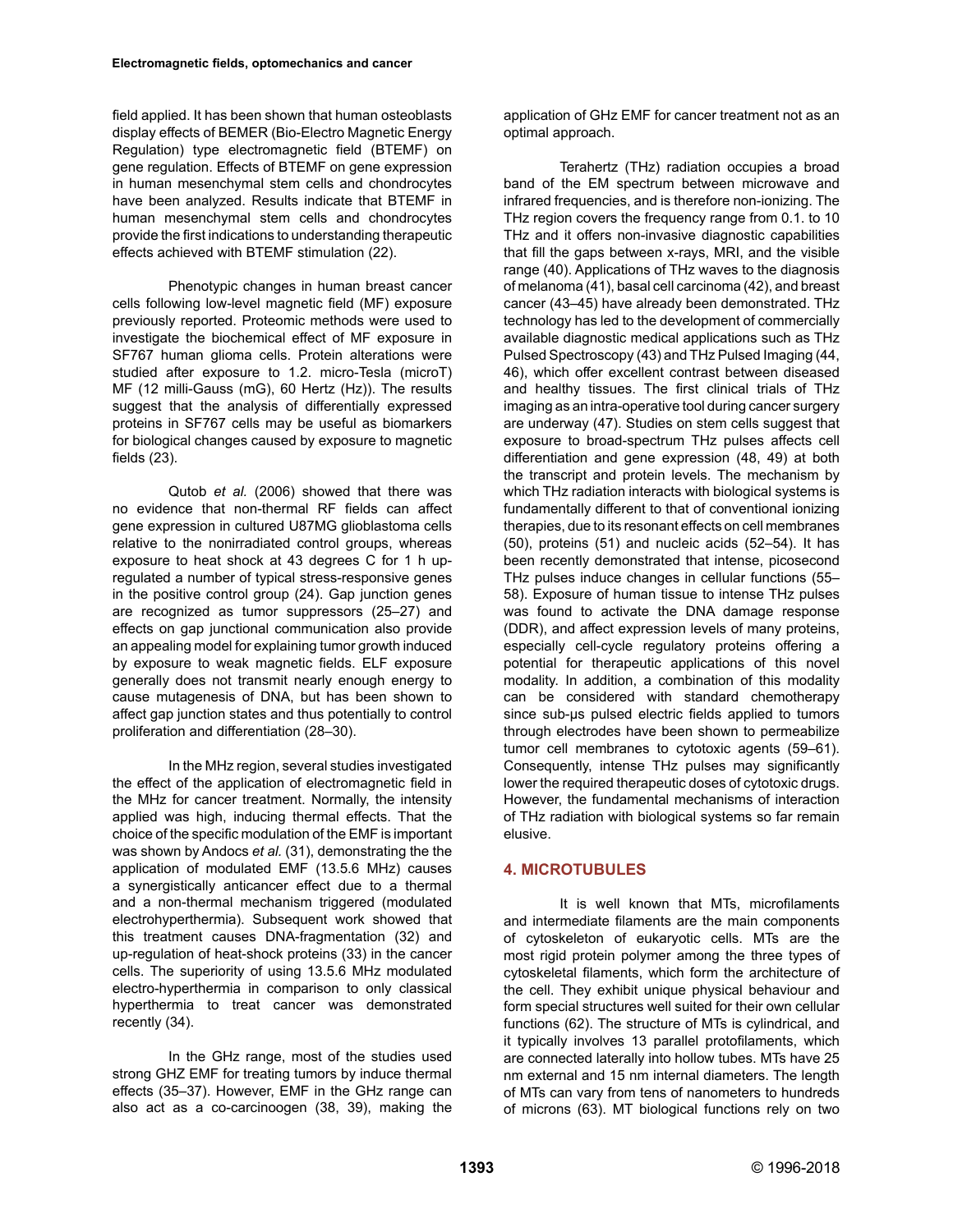essential properties. First, they are dynamic polymers that are assembled and disassembled rapidly in a fashion coordinated with motile reactions; second, they are relatively rigid structures able to resist the pico-Newton level forces exerted by kinesin and dynein motor proteins, and they provide the required mechanical stiffness for cilia and flagella (64).

Mechanical properties of MTs largely determine their functions. Quantifying the way they resist mechanical deformation by determining their Young's and shear modulus can lead to a better understanding of all the vital physiological mechanisms in which MTs are involved. For instance, it would be favorable for the stable MTs of the axon to be stiff and straight to support the extended structure required for long-distance axonal transport. Conversely, MTs in a proliferating cell should be dynamic and flexible to enable rapid redistribution during transitions between interphase and mitosis (65).

However, measuring and understanding MTs' mechanical properties is not a simple task. Two decades of measurements involving different techniques such as optical tweezers (66), hydrodynamic flow (64), atomic force microscope (AFM) (67, 68), and persistence length observations (69), resulted in values of elastic (shear and Young's) modulus spanning a range of values between 1 MPa and 7 GPa (70). For instance, experiments involving the MTs with lengths 24-68 nm yielding a value of 2 GPa for MTs assembled from pure bovine-brain tubulin (71). Short MTs are flexible due to a low value of the shear modulus while longer tubes become more rigid, which is when the Young's modulus dominates the mechanical behaviour. Measurements on longer MTs would therefore provide better estimates of the Young's modulus, because neglecting the influence of shearing would introduce a smaller error.

Since microtubules in biological conditions are often subject to a dynamic load, vibration analysis suggests itself as a method to study their dynamic response. Vibration normal modes describe the preferential pattern of structural dynamics of a microtubule, whereby its response to a time-varying force can be represented by a combination of these vibration modes. In addition, there are several hypotheses that ascribe biological relevance to the vibrations themselves. Furthermore, microtubule vibration mode patterns are reminiscent to buckling pattern, so the underlying mathematical apparatus is similar (63).

There are generally two modeling approaches that have been developed to study microtubule mechanics and vibrations. A continuum mechanics model (72–79) and a discrete model (80–82). The gap between high-precision molecular modeling and continuum modeling can be bridged by an atomisticcontinuum model; the first of such models to study the topic herein was presented by Liew *et al.* (83, 84).

These theoretical treatments of the microtubule structure disclose their vibrational normal modes in a wide frequency range from acoustic to GHz frequencies (70, 72, 77, 82, 85, 86). For instance, it has been shown that the microtubule lengths L in terms of their fundamental bending mechanical resonance frequencies between 100 and 200 kHz *in vitro* (20 **°** C) (87). Elastic wave propagation in MTs was analyzed in different works (72, 77, 85). Dependence of frequency or velocity of propagation on the wave vector was evaluated for isotropic and orthotropic shell models with different parameters. In particular, the resonant condition for a 10 nm long MT corresponding to half of the wavelength at a frequency of about 460 MHz may occur for longitudinal oscillations with Young's modulus 1.7.-2 GPa. These results hold for the orthotropic microtubule axisymmetric  $(n = 0)$  and non-axisymmetric ( $n = 1$ ) shell models (72, 77, 88). Numerical calculations based on recently obtained experimental data for Young's modulus of MT, show that MT-water system supports interface elastic waves with maximal frequencies in a GHz range. In fact, (72) performed theoretical analysis for elastic vibrations of MT immersed in water and found that this system supports nonradiative elastic waves localized in the vicinity of the MT wall with maximal frequencies of order of tens of GHz. In the long wavelength limit, there exist three axisymmetric acoustic waves with propagation speed of approximately 200-600 m/s and an infinite set of helical waves with a parabolic dispersion law (72).

The role of mechanical vibrations of MT is not known in biology so far (86). The fundamental issue for any biological relevance of MT vibrations or further phenomena assuming MT vibrations is the damping of MT vibrations. It is generally considered that protein and MT normal mode vibrations are overdamped (89). Some works estimate that, depending on the type of the vibration mode and lowered coupling with the MT viscous environment, the quality factor Q of the vibration modes may be in the range of 0.0.1 -10 (86), hence reaching to underdamped regime. However, there are no solid experimental data on the damping of MT vibrations so far, only extensive theoretical works.

Tubulin, a MT subunit, is a protein which has rather high charge and dipole moment compared to most other proteins (90). Hence, it is natural to suggest that MT vibrations, if underdamped and excited, will be accompanied by an electrical field of the same frequency as was originally proposed by Pokorn´y *et al.* (91). Several recent works developed this idea (92, 93) including electromechanical vibrational models of whole cell microtubule network (94, 95) and multi-mode vibration of single microtubule (96).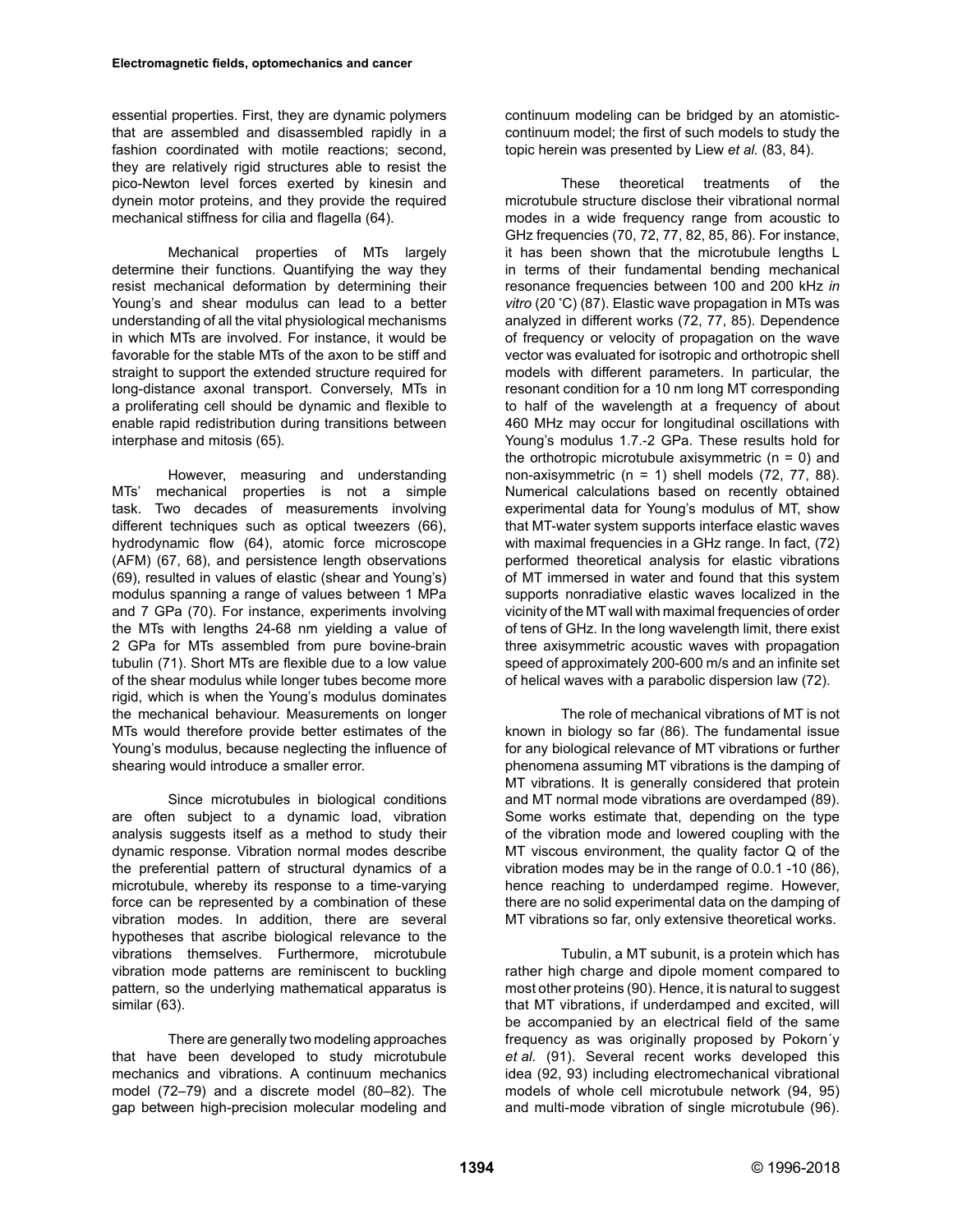Charge and dipole moment of MT as well as of tubulin, other proteins and polar nanoobjects in general is also a key to coupling external electromagnetic field to vibrations of such objects; the coupling is significant only when vibrations are sufficiently underdamped (97). Single protein normal vibration modes are in the range of cca. 0.0.3–3 THz (98–100) together with MT vibration band (kHz -GHz) can hypothetically enable interaction with electromagnetic field at frequencies across many orders of magnitude. It was hypothesized that vibrations of MT cytoskeleton generate coherent electromagnetic field which plays role in organization of processes in living cells and that this field is perturbed in cancer (101). Within this hypothesis it is considered that the damping of MT vibrations is caused by the ambient medium, i.e., by the cytosol water. It is proposed that in cancer the changes in mitochondrial metabolism lead to change of the water structure around MT and to increased damping of MT-vibrations might cause a shift in the resonance frequency of oscillations in cells. Frequency changes in cancer cells were also predicted by Fr¨ohlich (102). A peculiar cancer diagnostic method developed by Vedruccio (103) claimed to exploit frequency selective effects of the interaction of the external electromagnetic field with cancer cells was interpreted using this hypothesis. Hypotheses of Pokorn´y and Froehlich also inspired a number of experimental works aiming to directly electronically detect electromagnetic activity of living cells in radiofrequency and microwave bands (104–106). However, solid evidence for such cellular electromagnetic activity remains elusive (107). However, unless the possibility of underdamped MT vibrations and endogenous excitation is proved, these hypotheses of highly coherent biological electromagnetic field remain unrealistic. One important piece of puzzle could be brought by elucidation of one of the crucial assumptions in these hypotheses: low damping of microtubule vibrations. Knowledge of dynamic mechanical properties is also essential to assess effects of nanoseconds intense electric pulses which have been demonstrated to affect cytoskeleton (108), thus opening a new avenue how to disrupt cell division with potential cancer applications. However, exact mechanisms of action remains unclear. Thus, to enable new perspective diagnostic and therapeutic methods based on MT monitoring and manipulation, a rigorous experimental analysis of microtubule vibrations and dynamic mechanical properties is needed.

#### **4.1. Monitoring mechanical vibrations of microtubules via optomechanical coupling**

The emerging field of optomechanics is concerned with the study of the mechanical effects of light on mesoscopic and macroscopic mechanical oscillators. These phenomena have been realized in optomechanical systems consisting of an optical cavity with a movable end-mirror or with a membranein-the middle. The radiation pressure exerted by the light inside the optical cavity couples the moving mirror or the membrane which acts as a mechanical oscillator to the optical field. This optomechanical coupling has been employed for a wide range of applications such as the cavity cooling of microlevers and nanomechanical resonators to their quantum mechanical ground state (109–113), producing high precision detectors for measuring weak forces and small displacements and also for fundamental studies of the transition between the quantum and the classical world (110, 114– 122).

Optomechanical systems can also be applied for the sensitive detection of physical quantities such as spin (123, 124), atomic/molecular mass (125–127), the concentration of biologically relevant molecules (128), and thermal fluctuations (129–131), as well as for frequency conversion (132–136). Nanomechanical resonators (NMRs) with resonance frequencies in the GHz regime can be now fabricated (30, 117, 137, 138) and they are suitable candidates for the study of the quantum behavior at the mesoscopic scale (117, 138, 139). These GHz NMRs are characterized by reduced dimensions and therefore by very low masses, and at the same time, in this regime the nonlinear behavior of the mechanical systems becomes more relevant, consequently offering interesting theoretical (140–147) and experimental challenges (148–150). These high-frequency resonators operating in the nonlinear regime open up new possibilities for the realization of novel devices and applications of NMR and nanoelectromechanical systems (151, 152).

The optomechanical system can also be employed to observe the vibrations of isolated microtubules (153). Information about the microtubule mechanical vibrations can be obtained by coupling the microtubule to an optical cavity (See Figure 1). In fact, the optomechanical coupling between the microtubule and the optical field of the cavity modifies the response of the cavity field results in appearance of electromagnetically induced transparency peaks in the transmission feature of the optical probe field. The center frequency and linewidth of the transparency peak give the resonance frequency and damping rate of the vibrational mode of the microtubule. By properly selecting the parameters of the system, one can observe up to 1GHz vibration for the microtubule. The dielectric properties of the microtubule, however, raises the possibility to control the vibration of the microtubule by positioning tip electrodes close to surface of the microtubule. Applying voltage on the electrode plates creates an effective external force on the microtubule, modifies the resonance frequency of the microtubule vibration (153).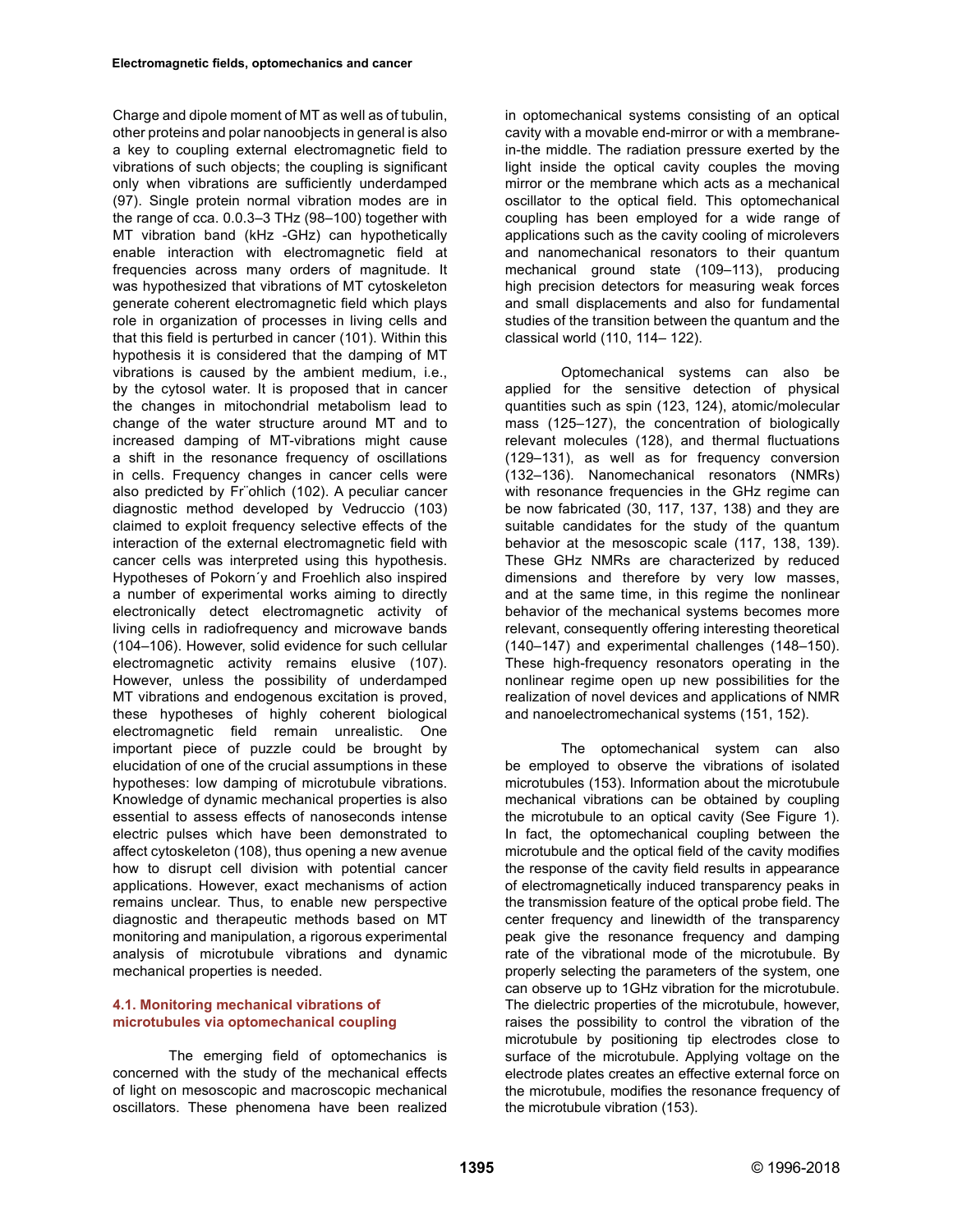

**Figure 1.** The optomechanical setup for monitoring mechanical vibrations in microtubules

#### **5. SUMMARY**

Microtubules, key structures forming the cellular skeleton, have been among the most successful targets for anticancer therapy. Any interference with their functioning, especially during mitosis, can control the replication of a cancer cell. However, chemotherapeutic techniques to disrupt microtubules have several side effects on healthy cells, making chemotherapy a less than ideal modality to suppress cancer proliferation. It has been predicted that the mechanical properties of microtubules (such as their vibration frequencies) are different in cancer cells compared to healthy cells. Inspired by this, we believe that cancer treatment (and detection) may be possible based on the detection and control of microtubule mechanical vibrations in cells exposed to non-invasive external radiations (e.g. electromagnetic or ultrasound). We have proposed an optomechanical method to control and read out the vibrations of an isolated microtubule. This can help determine which frequencies can cause breakage in microtubules of cancer cells using resonance effects in microtubules from an external field. Moreover, this method may help to recognize cancer cells based on special frequencies in microtubules. So far, measuring a broad spectrum of mechanical vibrations of microtubules has not been an easy task, and there are only a small number of studies in this context. In order to improve our knowledge about the mechanical vibrations of microtubules, we proposed an optomechanical technique for measurement of microtubule dynamics at room temperature. Our approach is a step forward

for monitoring mechanical frequencies of microtubules in a broad spectral range for a potential application in medical diagnosis and treatment. This may help scientists in the future to supplement standard cancer chemo-and radiotherapy approaches with non-ionizing physical fields to be used as therapeutic and possibly even diagnostic methods.

It is a great goal to reach simple and noninvasive methods for diagnosis and treatment of diseases like cancer. We have proposed that an optomechanical setup can help us to monitor the all possible vibrations in a MT in vitro for a potential application in cancer diagnosis and treatment. In fact, if we know what frequency can destruct the MT structure it can be useful for cancer treatment since cancer cells need MTs for cell division and if they are disrupted or destroyed their growth can be stopped or tumor can be vanished. This type of disruption can be done via an external weak EM signal or an ultrasound signal which can be focused on the cancer ous cells in vivo and their growth can be controlled by these external signals with special frequencies.

## **6. ACKNOWLEDGMENT**

The work of SB has been supported by the European Unions Horizon 2020 research and innovation program under the Marie Sklodowska Curie grant agreement No MSC-IF 707438 SUPEREOM. JAT gratefully acknowledges funding support from NSERC (Canada) for his research. MC acknowledges support from the Czech Science Foundation, projects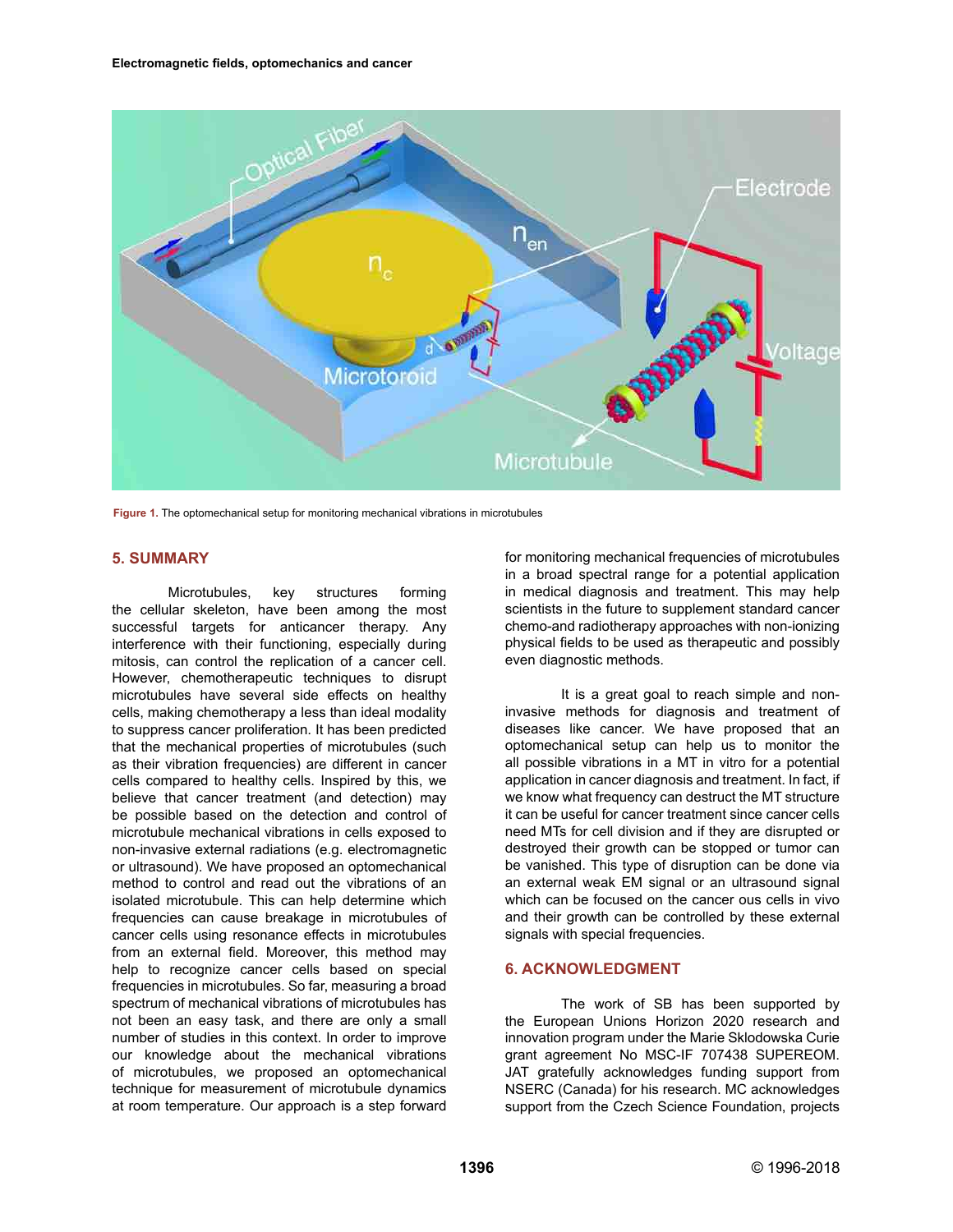15-17102S and 17-11898S and he participates in COST Action BM1309, CA15211 and bilateral exchange project between Czech and Slovak Academies of Sciences, SAV-15-22.

# **7. REFERENCES**

- 1. B D Smith, G L Smith, A Hurria, G N Hortobagyi, and T A Buchholz. Future of cancer incidence in the United States: burdens upon an aging, changing nation. *J. Clin. Oncol* 27(17), 2758– 2765 (2009) [DOI: 10.1200/JCO.2008.20.8983](https://doi.org/10.1200/JCO.2008.20.8983)
- 2. A Jemal, M M Center, C DeSantis, and E M Ward: Global patterns of cancer incidence and mortality rates and trends. *Cancer Epidemiol. Biomarkers Prev* 19(8), 1893– 1907 (2010) [DOI: 10.1158/1055-9965.EPI-10-0437](https://doi.org/10.1158/1055-9965.EPI-10-0437)
- 3. C Sonnenschein and A M Soto. Why is it that despite signed capitulations, the war on cancer is still on? *J Biol Sci* (accepted) (2017)
- 4. D Hanahan. Rethinking the war on cancer. *The Lancet* 383(9916), 558–563 (2014) [DOI: 10.1016/S0140-6736\(13\)62226-6](https://doi.org/10.1016/S0140-6736(13)62226-6)
- 5. L A Alpuente, A M Lopez, and R Y Tur. Glioblastoma: changing expectations? *Clin Transl Oncol* 13( 4), 240 (2011) [DOI: 10.1007/s12094-011-0648-3](https://doi.org/10.1007/s12094-011-0648-3)
- 6. M Levin. Bioelectromagnetics in morphogenesis. *Bioelectromagnetics* 24(5), 295–315 (2003) [DOI: 10.1002/bem.10104](https://doi.org/10.1002/bem.10104)
- 7. S Suresh. Biomechanics and biophysics of cancer cells. *Acta Materialia*, 55(12), 3989– 4014 (2007) [DOI: 10.1016/j.actamat.2007.04.022](https://doi.org/10.1016/j.actamat.2007.04.022)
- 8. R H Funk. Endogenous electric fields as guiding cue for cell migration. *Front Physiol*, 6, (2015) https://doi.org/10.3389/ fphys.2015.00143
- 9. M Levin. Molecular bioelectricity: how endogenous voltage potentials control cell behavior and instruct pattern regulation *in vivo*. *Mol. Biol. Cell*. 25(24), 3835–3850 (2014) [DOI: 10.1091/mbc.E13-12-0708](https://doi.org/10.1091/mbc.E13-12-0708)
- 10. M Levin. Molecular bioelectricity in developmental biology: new tools and

recent discoveries. *Bioessays*, 34(3), 205– 217 (2012) [DOI: 10.1002/bies.201100136](https://doi.org/10.1002/bies.201100136)

- 11. H S Burr and F S C Northrop. Evidence for the existence of an electro-dynamic field in living organisms. *Proc. Natl. Acad. Sci. U.S.A.,* 25(6), 284–288 (1939) [DOI: 10.1073/pnas.25.6.284](https://doi.org/10.1073/pnas.25.6.284)
- 12. H Berg, B GUnther, I Hilger, M Radeva, N Traitcheva, and L Wollweber. Bioelectromagnetic field effects on cancer cells and mice tumors. *Electromagn Biol Med*, 29(4), 132–143 (2010) [DOI: 10.3109/15368371003776725](https://doi.org/10.3109/15368371003776725)
- 13. S J Beebe, P F Blackmore, J White, R P Joshi, and K H Schoenbach. Nanosecond pulsed electric fields modulate cell function through intracellular signal transduction mechanisms. *Physiol Meas*, 25(4), 1077 (2004) [DOI: 10.1088/0967-3334/25/4/023](https://doi.org/10.1088/0967-3334/25/4/023)
- 14. M Chan and C J Park. Effect of electromagnetic field exposure on the reproductive system. Clin Exp Reprod Med. 39(1), 1–9 (2012) [DOI: 10.5653/cerm.2012.39.1.1](https://doi.org/10.5653/cerm.2012.39.1.1)
- 15. E D Kirson, V Dbal`y, F Tovaryˇs, J Vymazal, J F Soustiel, A Itzhaki, D Mordechovich, Steinberg-Shapira, Z Gurvich, R Schneiderman, *et al.* Alternating electric fields arrest cell proliferation in animal tumor models and human brain tumors. *Proc. Natl. Acad. Sci. U.S.A*., 104(24), 10152–10157 (2007) [DOI: 10.1073/pnas.0702916104](https://doi.org/10.1073/pnas.0702916104)
- 16. E D Kirson, Z Gurvich, R Schneiderman, E Dekel, A Itzhaki, Y Wasserman, R Schatzberger, and Y Palti. Disruption of cancer cell replication by alternating electric fields. *Cancer Res.*, 64(9), 3288–3295 (2004) [DOI: 10.1158/0008-5472.CAN-04-0083](https://doi.org/10.1158/0008-5472.CAN-04-0083)
- 17. J A Tuszynski, C Wenger, D E Friesen, and J Preto. An overview of sub-cellular mechanisms involved in the action of TTfields. *Int J Environ Res Public Health*, 13(11), 1128 (2016) [DOI: 10.3390/ijerph13111128](https://doi.org/10.3390/ijerph13111128)
- 18. M K Logani, I Szabo, V Makar, A Bhanushali, S Alekseev, and M C Ziskin. Effect of millimeter wave irradiation on tumor metastasis. *Bioelectromagnetics*, 27(4), 258–264 (2006) [DOI: 10.1002/bem.20208](https://doi.org/10.1002/bem.20208)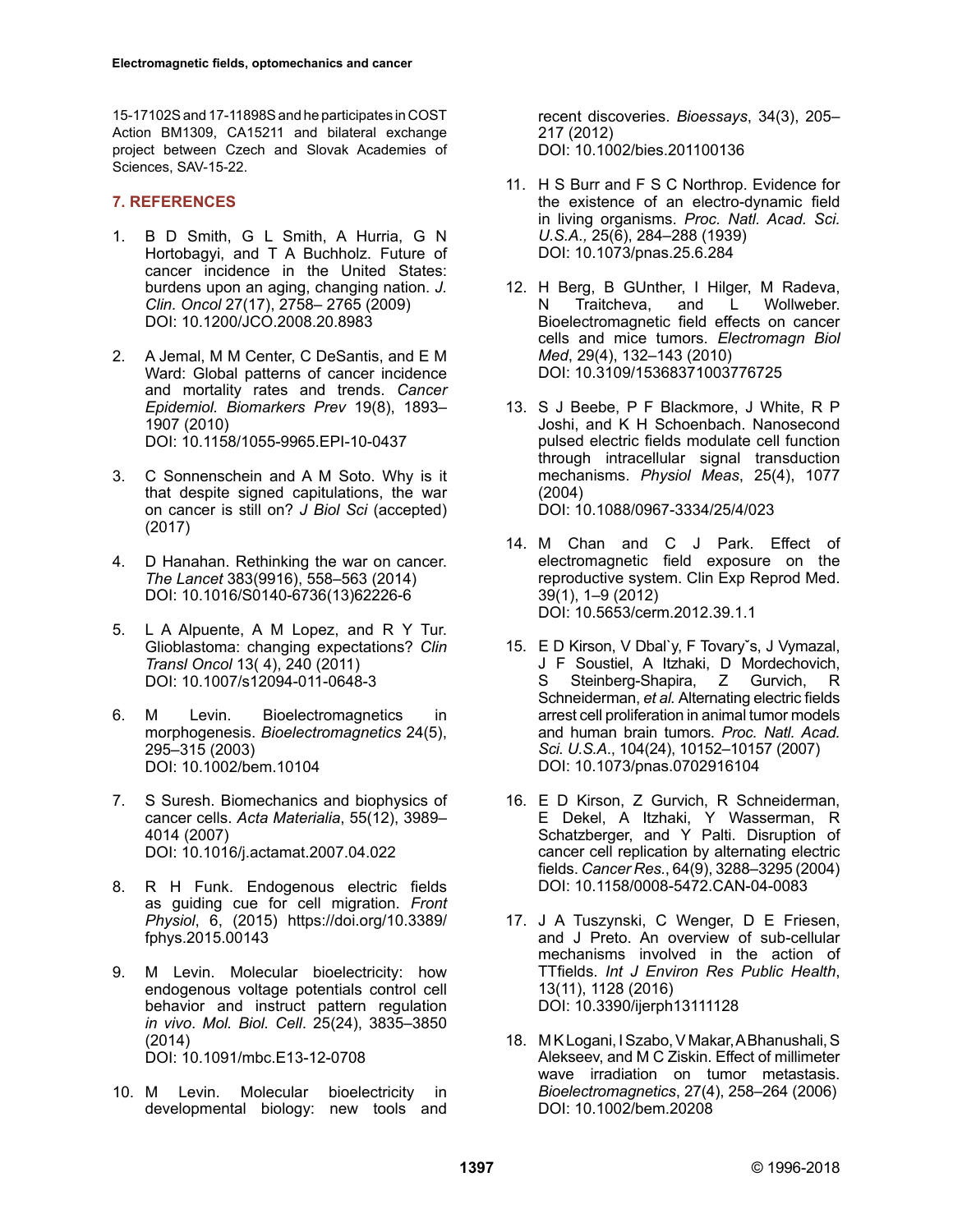- 19. E Elson. The little explored efficacy of magnetic fields in cancer treatment and postulation of the mechanism of action. *Electromagn Biol Med*, 28(3), 275–282 (2009) [DOI: 10.3109/15368370903114271](https://doi.org/10.3109/15368370903114271) DOI: 10.1080/15368370903114271
- 20. R M Woodward, V P Wallace, R J Pye, B E Cole, D D Arnone, E H Linfield, M Pepper, Terahertz Pulse Imaging of *ex vivo* Basal Cell Carcinoma, J Invest Dermatol, 120(1), 72-78 (2003) DOI: 10.1046/j.1523-1747.2003.12013.x
- 21. A Barbault, F P Costa, B Bottger, R F Munden, F Bomholt, N Kuster, and B Pasche. Amplitudemodulated electromagnetic fields for the treatment of cancer: discovery of tumor-specific frequencies and assessment of a novel therapeutic approach. *J Eep Clin Canc Res*, 28(1), 51 (2009) [DOI: 10.1186/1756-9966-28-51](https://doi.org/10.1186/1756-9966-28-51)
- 22. M Walther, F Mayer, W Kafka, and N Schutze. Effects of weak, low-frequency pulsed electromagnetic fields bemer type. on gene expression of human mesenchymal stem cells and chondrocytes: an *in vitro* study. *Electromagn Biol Med*, 26(3), 179– 190 (2007) [DOI: 10.1080/15368370701580814](https://doi.org/10.1080/15368370701580814)
- 23. M Kanitz, F Witzmann, W Lotz, D Conover, and R Savage. Investigation of protein expression in magnetic field-treated human glioma cells. *Bioelectromagnetics*, 28(7), 546–552 (2007) [DOI: 10.1002/bem.20326](https://doi.org/10.1002/bem.20326)
- 24. S Qutob, V Chauhan, P Bellier, C Yauk, G Douglas, L Berndt, A Williams, G Gajda, E Lemay, A Thansandote, *et al.* Microarray gene expression profiling of a human glioblastoma cell line exposed *in vitro* to a 1.9. GHz pulse-modulated radiofrequency field. *Radiat Res*., 165( 6), 636–644 (2006) [DOI: 10.1667/RR3561.1](https://doi.org/10.1667/RR3561.1)
- 25. Y Omori, M L Z Dagli, K Yamakage, and H Yamasaki. Involvement of gap junctions in tumor suppression: analysis of geneticallymanipulated mice. *Mutat Res Fundam Mol Mech Mutagen.,* 477(1), 191–196 (2001) [DOI: 10.1016/S0027-5107\(01\)00120-8](https://doi.org/10.1016/S0027-5107(01)00120-8)
- 26. M Mesnil, V Krutovskikh, Y Omori, and H Yamasaki. Role of blocked gap junctional

intercellular communication in non-genotoxic carcinogenesis. *Toxicol. Lett*., 82, 701–706 (1995) [DOI: 10.1016/0378-4274\(95\)03588-5](https://doi.org/10.1016/0378-4274(95)03588-5)

- 27. H Yamasaki, V Krutovskikh, M Mesnil, T Tanaka, M L Zaidan-Dagli, and Y Omori. Role of connexin gap junction. genes in cell growth control and carcinogenesis. *C. R. Acad. Sci*., 322(2), 151– 159 (1999) [DOI: 10.1016/S0764-4469\(99\)80038-9](https://doi.org/10.1016/S0764-4469(99)80038-9)
- 28. G Hu, H Chiang, Q Zeng, and Y Fu. ELF magnetic field inhibits gap junctional intercellular communication and induces hyperphosphorylation of connexin43 in nih3t3 cells. *Bioelectromagnetics*, 22(8), 568–573 (2001) [DOI: 10.1002/bem.85](https://doi.org/10.1002/bem.85)
- 29. D T Yamaguchi, J Huang, D Ma, and P K Wang. Inhibition of gap junction intercellular communication by extremely low-frequency electromagnetic fields in osteoblast-like models is dependent on cell differentiation. *J Cell Physiol*., 190(2), 180–188 (2002) [DOI: 10.1002/jcp.10047](https://doi.org/10.1002/jcp.10047)
- 30. X Huang, X Feng, C Zorman, M Mehregany, and M Roukes. VHF, UHF and microwave frequency nanomechanical resonators. *New J. Phys.* 7(1), 247 (2005) [DOI: 10.1088/1367-2630/7/1/247](https://doi.org/10.1088/1367-2630/7/1/247)
- 31. G Andocs, H Renner, L Balogh, L Fonyad, C Jakab, and A Szasz. Strong synergy of heat and modulated electromagnetic field in tumor cell killing. *Strahlenther Onkol*., 185(2), 120–126 (2009) [DOI: 10.1007/s00066-009-1903-1](https://doi.org/10.1007/s00066-009-1903-1)
- 32. N Meggyeshazi, G Andocs, L Balogh, P Balla, G Kiszner, I Teleki, A Jeney, and T Krenacs. Dna fragmentation and caspase-independent programmed cell death by modulated electrohyperthermia. *Strahlenther Onkol*., 190(9), 815–822 (2014) [DOI: 10.1007/s00066-014-0617-1](https://doi.org/10.1007/s00066-014-0617-1)
- 33. G Andocs, N Meggyeshazi, L Balogh, S Spisak, M E Maros, P Balla, G Kiszner, I Teleki, C Kovago, and T Krenacs. Upregulation of heat shock proteins and the promotion of damage-associated molecular pattern signals in a colorectal cancer model by modulated electrohyperthermia. *Cell Stress Chaperones*, 20(1), 37–46 (2015) [DOI: 10.1007/s12192-014-0523-6](https://doi.org/10.1007/s12192-014-0523-6)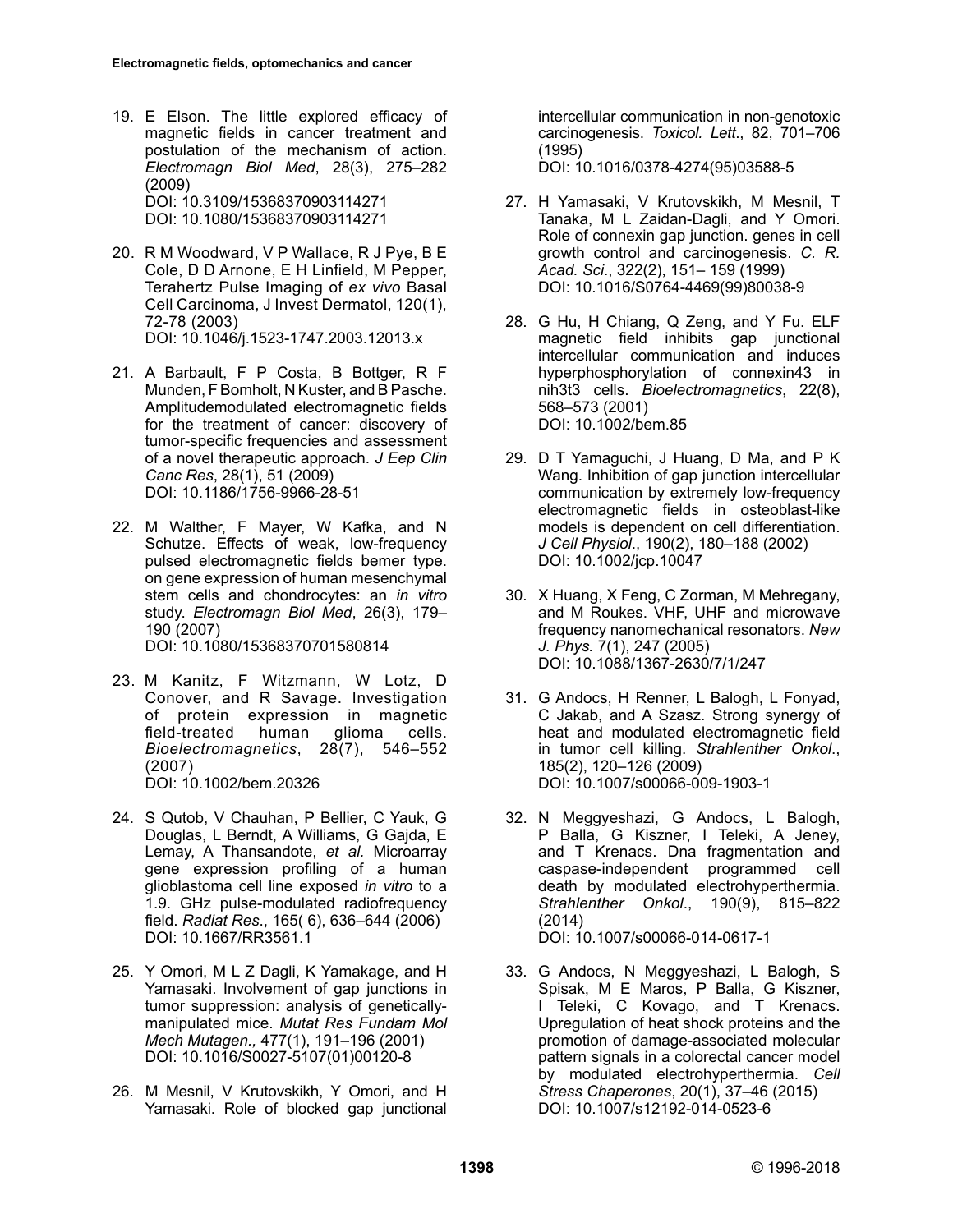- 34. G Andocs, M Rehman, Q Zhao, Y Tabuchi, M Kanamori, and T Kondo. Comparison of biological effects of modulated electrohyperthermia and conventional heat treatment in human lymphoma u937 cells. *Cell Death Discov*., 2, (2016) https://www.nature.com/articles/ cddiscovery201639 DOI: 10.1038/cddiscovery.2016.39
- 35. M Converse, E J Bond, B Veen, and C Hagness. A computational study of ultrawideband versus narrowband microwave hyperthermia for breast cancer treatment. *IEEE Trans Microw Theory Tech.,* 54(5), 2169–2180 (2006) [DOI: 10.1109/TMTT.2006.872790](https://doi.org/10.1109/TMTT.2006.872790)
- 36. P T Nguyen, A Abbosh, and S Crozier. Threedimensional microwave hyperthermia for breast cancer treatment in a realistic<br>environment using particle swarm environment using particle swarm optimization. *IEEE Trans. Biomed. Eng.* 64(6), 1335–1344 (2017) [DOI: 10.1109/TBME.2016.2602233](https://doi.org/10.1109/TBME.2016.2602233)
- 37. J Mendecki, E Friedenthal, C Botstein, F Sterzer, R Paglione, M Nowogrodzki, and E Beck. Microwave-induced hyperthermia in cancer treatment: apparatus and preliminary results. *Int. J. Radiat. Oncol. Biol. Phys*. 4(11-12), 1095–1103 (1978) [DOI: 10.1016/0360-3016\(78\)90026-3](https://doi.org/10.1016/0360-3016(78)90026-3)
- 38. A Lerchl, M Klose, K Grote, A F Wilhelm, O Spathmann, T Fiedler, J Streckert, V Hansen, and M Clemens. Tumor promotion by exposure to radiofrequency electromagnetic fields below exposure limits for humans. *Biochem. Biophys. Res. Commun*., 459(4), 585–590 (2015) [DOI: 10.1016/j.bbrc.2015.02.151](https://doi.org/10.1016/j.bbrc.2015.02.151)
- 39. L Hardell and M Carlberg. Increasing rates of brain tumours in the swedish national inpatient register and the causes of death register. *Int J Env Res Pub He.* 12(4), 3793– 3813 (2015) [DOI: 10.3390/ijerph120403793](https://doi.org/10.3390/ijerph120403793%20)
- 40. G Huang. 10 emerging technologies that will change your world. *Technolo Rev*, 107(1), 32 (2004) http://www.rle.mit.edu/thz/ documents/10\_emerging\_tech.pdf
- 41. A Fitzgerald, E Berry, N. Zinovev, G Walker, M Smith, and J Chamberlain. An introduction to medical imaging with coherent terahertz

frequency radiation. *Phys Med boil*. 47(7), 67 (2002) https://www.ncbi.nlm.nih.gov/ pubmed/11996068

- 42. R M Woodward, V P Wallace, R J Pye, B E Cole. On Lasers Electro-Optics Europe International Quantum Electronics Conference *CLEO EUROPE/IQEC*, 1– 1 (2013) <http://2013.cleoeurope.org/>
- 43. P C Ashworth, E Pickwell-MacPherson, E Provenzano, S E Pinder, A D Purushotham, M Pepper, and V P Wallace. Terahertz pulsed spectroscopy of freshly excised human breast cancer. *Opt express.* 17(15), 12444–12454 (2009) [DOI: 10.1364/OE.17.012444](https://doi.org/10.1364/OE.17.012444)
- 44. A J Fitzgerald, V P Wallace, M Jimenez-Linan, L Bobrow, R J Pye, A D Purushotham, and D D Arnone. Terahertz pulsed imaging of human breast tu-mors, *Radiol* , 239(2), 533–540 (2006) [DOI: 10.1148/radiol.2392041315](https://doi.org/10.1148/radiol.2392041315)
- 45. H Chen, T H Chen, T F Tseng, J T Lu, C C Kuo, S C Fu, W J Lee, Y F Tsai, Y Y Huang, E Y Chuang, *et al.* High-sensitivity *in vivo* thz transmission imaging of early human breast cancer in a subcutaneous xenograft mouse model. *Opt express,* 19(22), 21552–21562 (2011) [DOI: 10.1364/OE.19.021552](https://doi.org/10.1364/OE.19.021552)
- 46. G J Wilmink and J E Grundt. Invited review article: current state of research on biological effects of terahertz radiation, J Infrared Millim Te, 32(10), 1074–1122 (2011) [DOI: 10.1007/s10762-011-9794-5](https://doi.org/10.1007/s10762-011-9794-5)
- 47. L V Titova, A K Ayesheshim, A Golubov, R Rodriguez-Juarez, A Kovalchuk, F A Hegmann, and O Kovalchuk. Intense picosecond thz pulses alter gene expression in human skin tissue *in vivo*. *SPIE BiOS*, 85850Q–85850Q, International Society for Optics and Photonics, (2013)
- 48. J Bock, Y Fukuyo, S Kang, M L Phipps, L B Alexandrov, K O Rasmussen, A R Bishop, E D Rosen, J S Martinez, H T Chen, *et al.* Mammalian stem cells reprogramming in response to terahertz radiation. *PloS one*, 5(12), e15806 (2010) [DOI: 10.1371/journal.pone.0015806](https://doi.org/10.1371/journal.pone.0015806)
- 49. B S Alexandrov, M L Phipps, L B Alexandrov, L G Booshehri, A Erat,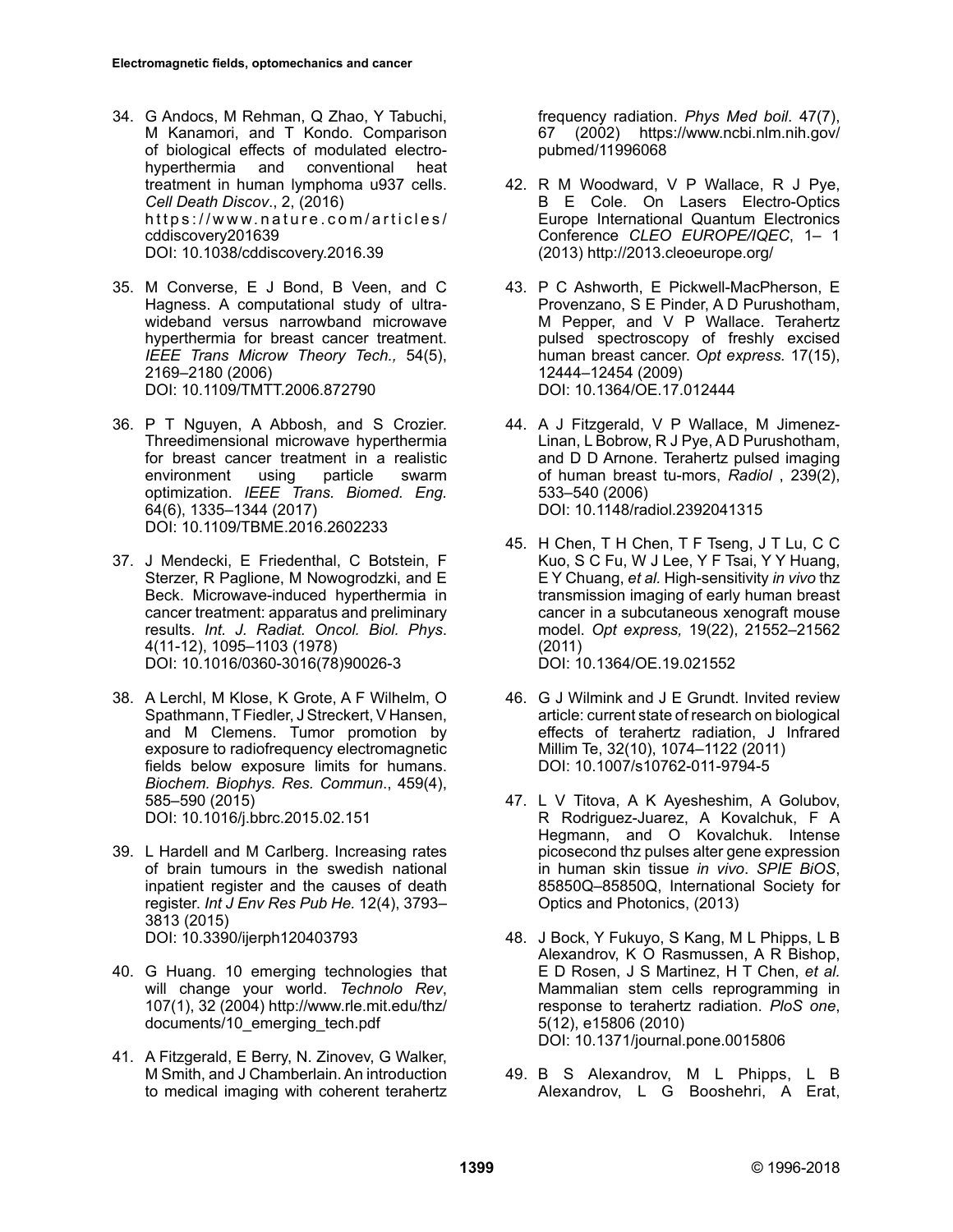J Zabolotny, C H Mielke, H T Chen, G Rodriguez, K O Rasmussen, *et al.* Specificity and heterogeneity of terahertz radiation effect on gene expression in mouse mesenchymal stem cells. *Sci Rep*. 3, 1184 (2013) [DOI: 10.1038/srep01184](https://doi.org/10.1038/srep01184)

- 50. A Doria, G Gallerano, E Giovenale, G Messina, A Lai, A Ramundo-Orlando, V Sposato, M D'Arienzo, A Perrotta, M Romano, *et al.* Thz radiation studies on biological systems at the enea fel facility. *Infrared Phys Techn*, 45(5), 339–347 (2004) [DOI: 10.1016/j.infrared.2004.01.014](https://doi.org/10.1016/j.infrared.2004.01.014)
- 51. R J Falconer and A G Markelz. Terahertz spectroscopic analysis of peptides and proteins. *J Infrared Millim Te*, 33(10), 973– 988 (2012) [DOI: 10.1007/s10762-012-9915-9](https://doi.org/10.1007/s10762-012-9915-9)
- 52. B Alexandrov, V Gelev, A Bishop, A Usheva, and K Rasmussen. DNA breathing dynamics in the presence of a terahertz field. *Phys Lett A* 374(10), 1214–1217 (2010) [DOI: 10.1016/j.physleta.2009.12.077](https://doi.org/10.1016/j.physleta.2009.12.077)
- 53. B Fischer, M Walther, and P U Jepsen. Far-infrared vibrational modes of DNA components studied by terahertz timedomain spectroscopy. *Phys Med biol*, 47(21), 3807 (2002) [DOI: 10.1088/0031-9155/47/21/319](https://doi.org/10.1088/0031-9155/47/21/319)
- 54. B M Fischer, M Hoffmann, H Helm, R Wilk, F Rutz, T Kleine-Ostmann, M Koch, and P U Jepsen. Terahertz time-domain spectroscopy and imaging of artificial rna. *Opt Express*, 13(14), 5205–5215 (2005) [DOI: 10.1364/OPEX.13.005205](https://doi.org/10.1364/OPEX.13.005205)
- 55. L V Titova, A K Ayesheshim, A Golubov, D Fogen, R Rodriguez-Juarez, F A Hegmann, and O Kovalchuk. Intense THz pulses cause h2ax phosphorylation and activate dna damage response in human skin tissue. *Biomed Opt Express*, 4(4), 559– 568 (2013) [DOI: 10.1364/BOE.4.000559](https://doi.org/10.1364/BOE.4.000559)
- 56. L V Titova, A K Ayesheshim, A Golubov, R Rodriguez-Juarez, A Kovalchuk, F A Hegmann, and O Kovalchuk. Intense picosecond thz pulses alter gene expression in human skin tissue *in vivo*. *SPIE BiOS*, 85850Q–85850Q, International Society for Optics and Photonics, (2013)
- 57. L V Titova, A K Ayesheshim, A Golubov, R Rodriguez-Juarez, R Woycicki, F A Hegmann, and O Kovalchuk. Intense thz pulses down-regulate genes associated with skin cancer and psoriasis: a new therapeutic avenue? *Sci Rep.* 3 (2013) https://www. nature.com/articles/srep02363?messageglobal=remove
- 58. L V Titova, A K Ayesheshim, D Purschke, A Golubov, R Rodriguez-Juarez, R Woycicki, F A Hegmann, and O Kovalchuk. Effect of intense thz pulses on expression of genes associated with skin cancer and inflammatory skin conditions. *SPIE BiOS*, 89411G-89411G, International Society for Optics and Photonics, (2014) http:// spie.org/newsroom/0665-recognizing-theterahertz-response-associated-with-skincancer?SSO=1
- 59. M L Lucas and R Heller. Il-12 gene therapy using an electrically mediated nonviral approach reduces metastatic growth of melanoma. *DNA Cell Biol*, 22(12), 755–763 (2003) [DOI: 10.1089/104454903322624966](https://doi.org/10.1089/104454903322624966)
- 60. Y Kubota, Y Tomita, M Tsukigi, H Kurachi, T Motoyama, and L M Mir. A case of perineal malignant melanoma successfully treated with Electrochemotherapy. *Melanoma Res*, 15(2), 133–134 (2005) [DOI: 10.1097/00008390-200504000-00008](https://doi.org/10.1097/00008390-200504000-00008)
- 61. A Gothelf, L M Mir, and J Gehl. Electrochemotherapy: results of cancer treatment using enhanced delivery of bleomycin by electroporation. *Cancer Treat Rev*, 29(5), 371–387 (2003) [DOI: 10.1016/S0305-7372\(03\)00073-2](https://doi.org/10.1016/S0305-7372(03)00073-2)
- 62. B Alberts. Vesicular trafc in the secretory and endocytic pathways. *Mol Biol Cell*, 599– 651 (1994) https://www.ncbi.nlm.nih.gov/ books/NBK21045/
- 63. O Civalek and C Demir. Bending analysis of microtubules using nonlocal euler–bernoulli beam theory. *Appl Math Model,* 35(5), 2053– 2067 (2011) [DOI: 10.1016/j.apm.2010.11.004](https://doi.org/10.1016/j.apm.2010.11.004)
- 64. P Venier, A C Maggs, M F Carlier, and D Pantaloni. Analysis of microtubule rigidity using hydrodynamic flow and thermal fluctuations. *J Biol Chem*, 269(18), 13353–13360 (1994) http://www.jbc.org/ content/269/18/13353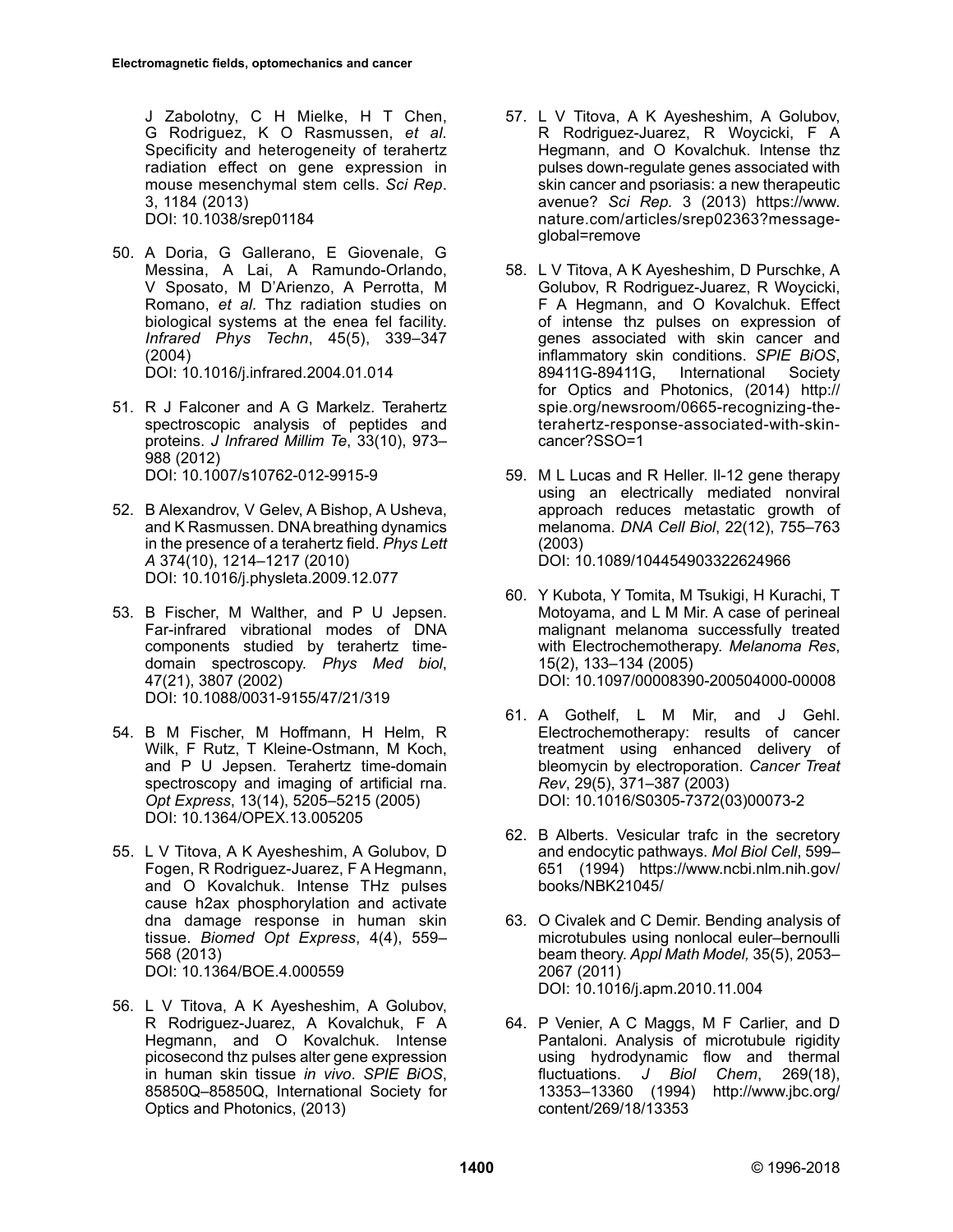- 65. T L Hawkins, D Sept, B Mogessie, A Straube, and J L Ross. Mechanical properties of doubly stabilized microtubule filaments. *Biophys J*, 104(7), 1517–1528 (2013) [DOI: 10.1016/j.bpj.2013.02.026](https://doi.org/10.1016/j.bpj.2013.02.026)
- 66. M Kurachi, M Hoshi, and H Tashiro. Buckling of a single microtubule by optical trapping forces: direct measurement of microtubule rigidity. *Cytoskeleton*, 30(3), 221–228 (1995) [DOI: 10.1002/cm.970300306](https://doi.org/10.1002/cm.970300306)
- 67. A Vinckier, C Dumortier, Y Engelborghs, and L Hellemans. Dynamical and mechanical study of immobilized microtubules with atomic force microscopy. *J Vac Sci Technol B*, 14(2), 1427–1431 (1996) [DOI: 10.1116/1.589113](https://doi.org/10.1116/1.589113)
- 68. A Kis, S Kasas, B Babic, A Kulik, W Benoit, G Briggs, C Schonenberger, S Catsicas, and L Forro. Nanomechanics of microtubules. *Phys Rev E*, 89(24), 248101 (2002) [DOI: 10.1103/PhysRevLett.89.248101](https://doi.org/10.1103/PhysRevLett.89.248101)
- 69. J Mizushima-Sugano, T Maeda, and T Miki-Noumura. Flexural rigidity of singlet microtubules estimated from statistical analysis of their contour lengths and end-toend distances. *BBA-Gen Subjects*, 755(2), 257– 262 (1983) [DOI: 10.1016/0304-4165\(83\)90212-X](https://doi.org/10.1016/0304-4165(83)90212-X)
- 70. J Tuszynski, T Luchko, S Portet, and J Dixon. Anisotropic elastic properties of microtubules. *Eur. Phys. J. E* , 17(1), 29–35 (2005) [DOI: 10.1140/epje/i2004-10102-5](https://doi.org/10.1140/epje/i2004-10102-5)
- 71. S Kasas, A Kis, B M. Riederer, L Forro, G Dietler, and S Catsicas. Mechanical properties of microtubules explored using the finite elements method. *ChemPhysChem*, 5(2), 252–257 (2004) [DOI: 10.1002/cphc.200300799](https://doi.org/10.1002/cphc.200300799)
- 72. Y M Sirenko, M A Stroscio, and K Kim. Elastic vibrations of microtubules in a fluid. *Phys Rev* E, 53(1), 1003 (1996) [DOI: 10.1103/PhysRevE.53.1003](https://doi.org/10.1103/PhysRevE.53.1003)
- 73. S Portet, J Tuszynski, C Hogue, and J Dixon. Elastic vibrations in seamless microtubules. *Eur Biophys J*, 34(7), 912–920 (2005) [DOI: 10.1007/s00249-005-0461-4](https://doi.org/10.1007/s00249-005-0461-4)
- 74. A Farajpour, A Rastgoo, and M Mohammadi. Surface effects on the mechanical characteristics of microtubule networks in

living cells. *Mech Res Commun*, 57, 18–26 (2014) [DOI: 10.1016/j.mechrescom.2014.01.005](https://doi.org/10.1016/j.mechrescom.2014.01.005)

- 75. A G Arani, A Shirali, M N Farahani, S Amir, and A Loghman. Nonlinear vibration analysis of protein microtubules in cytosol conveying fluid based on nonlocal elasticity theory using differential quadrature method. Proceedings of the Institution of Mechanical Engineers, Part C. *Proc Inst Mech Eng C J Mech Eng Sci*, 227(1), 137–145 (2013) [DOI: 10.1177/0954406212445151](https://doi.org/10.1177/0954406212445151)
- 76. K B Mustapha and B T Wong. Torsional frequency analyses of microtubules with end attachments. *Zamm-Z Angew Math Me*, 96(7), 824–842 (2016) [DOI: 10.1002/zamm.201500007](https://doi.org/10.1002/zamm.201500007)
- 77. C Wang, C Ru, and A Mioduchowski. Vibration of microtubules as orthotropic elastic shells. *Physica E*, 35(1), 48–56 (2006) [DOI: 10.1016/j.physe.2006.05.008](https://doi.org/10.1016/j.physe.2006.05.008)
- 78. C Wang, C Li, and S Adhikari. Dynamic behaviors of microtubules in cytosol. *J Biomech*, 42(9), 1270–1274 (2009) [DOI: 10.1016/j.jbiomech.2009.03.027](https://doi.org/10.1016/j.jbiomech.2009.03.027)
- 79. F Daneshmand and M Amabili. Coupled oscillations of a protein microtubule immersed in cytoplasm: an orthotropic elastic shell modeling. *J Biol phys*, 38(3), 429–448 (2012) [DOI: 10.1007/s10867-012-9263-y](https://doi.org/10.1007/s10867-012-9263-y)
- 80. J Pokorny, F Jelınek, V Trkal, I Lamprecht, and R Holzel. Vibrations in microtubules. *J Biol Phys*, 23, 171–179 (1997) [DOI: 10.1023/A:1005092601078](https://doi.org/10.1023/A:1005092601078)
- 81. M A Deriu, M Soncini, M Orsi, M Patel, J W Essex, F M Montevecchi, and A Redaelli. Anisotropic elastic network modeling of entire microtubules. *Biophys J*, 99(7), 2190– 2199 (2010) [DOI: 10.1016/j.bpj.2010.06.070](https://doi.org/10.1016/j.bpj.2010.06.070)
- 82. D Havelka, M A Deriu, M Cifra, and O Kucera. Deformation pattern in vibrating microtubule: Structural mechanics study based on an atomistic approach. *Sci Rep*, 7 (2017) [https://www.nature.com/articles/](https://www.nature.com/articles/s41598-017-04272-w) [s41598-017-04272-w](https://www.nature.com/articles/s41598-017-04272-w) [DOI: 10.1038/s41598-017-04272-w](http://doi.org/10.1038/s41598-017-04272-w)
- 83. P Xiang and K M Liew. Dynamic behaviors of long and curved microtubules based on an atomisticcontinuum model.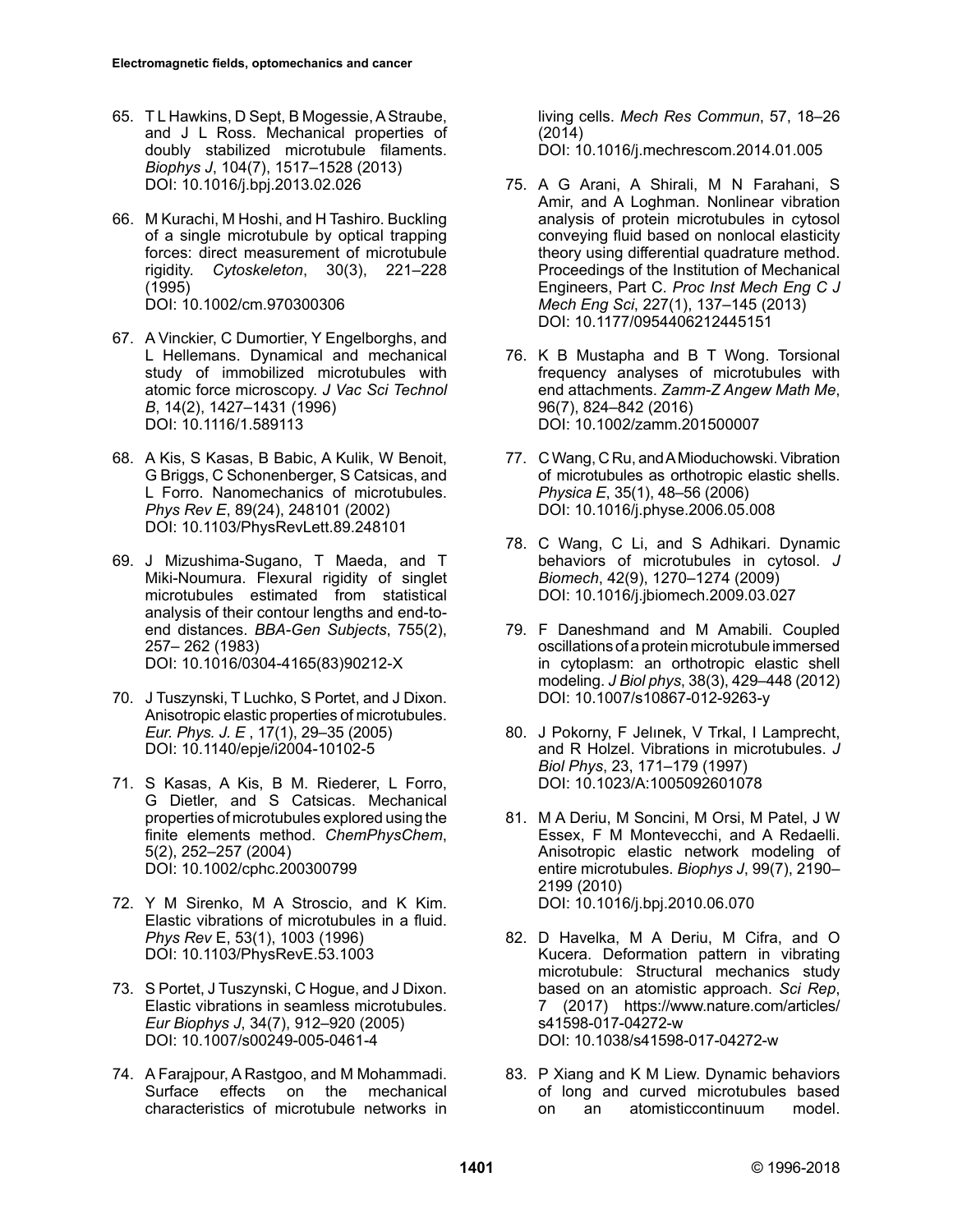Comput Methods Appl M, 223, 123–132 (2012) https://myslide.es/documents/ dynamic-behaviors-of-long-and-curvedmicrotubules-based-on-an-atomisticcontinuum.html

- 84. K Liew, P Xiang, and L Zhang. Mechanical properties and characteristics of microtubules: a review. *Compos Struct*, 123, 98–108 (2015) [DOI: 10.1016/j.compstruct.2014.12.020](https://doi.org/10.1016/j.compstruct.2014.12.020)
- 85. X Qian, J Zhang, and C Ru. Wave propagation in orthotropic microtubules. *J Appl Phys*, 101(8), 084702 (2007) [DOI: 10.1063/1.2717573](https://doi.org/10.1063/1.2717573)
- 86. O Kucera, D Havelka, M Cifra. Vibrations of microtubules: Physics that has not met biology yet. *Wave Motion*. 72, 13-22 (2017) [DOI: 10.1016/j.wavemoti.2016.12.006](https://doi.org/10.1016/j.wavemoti.2016.12.006)
- 87. G Dubost, A Holland, J Bare, and F Bellossi. Morphological transformations of human cancer cells and microtubules caused by frequency specific pulsed electric fields broadcast by an enclosed gas plasma antenna. *Proceedings-7th International Workshop on Biological Effects of EMF*– October, (2012) https://www.researchgate.net/ publication/259471125\_MORPHOLOGICAL\_ TRANSFORMATIONS\_OF\_HUMAN\_ CANCER\_CELLS\_AND\_MICROTUBULES\_ CAUSED\_BY\_FREQUENCY\_SPECIFIC\_ PULSED\_ELECTRIC\_FIELDS\_ BROADCAST\_BY\_AN\_ENCLOSED\_GAS\_ PLASMA\_ANTENNA
- 88. J Pokorny, C Vedruccio, O. Kucera. Cancer physics: diagnostics based on damped cellular elastoelectrical vibrations in microtubules. *Euro Biophys J Biophy*, 40(6), 747–759 (2011) [DOI: 10.1007/s00249-011-0688-1](https://doi.org/10.1007/s00249-011-0688-1)
- 89. J Howard *et al.*, Mechanics of motor proteins and the cytoskeleton. In: Physics of bio-molecules and cells. 75, 69-94 (2001) https://www.amazon.com/Mechanics-Proteins-Cytoskeleton-Jonathon-Howard/ dp/0878933336
- 90. J A Tuszynski, E J Carpenter, J T Huzil, W Malinski, T Luchko, and R F Luduena. The evolution of the structure of tubulin and its potential consequences for the role and function of microtubules in cells and embryos. *Int J Dev Biol*, 50(2-3), 341–358 (2003) [DOI: 10.1387/ijdb.052063jt](https://doi.org/10.1387/ijdb.052063jt)
- 91. J Pokorny, F Jelınek, and V Trkal. Electric field around microtubules. *Bioelectrochem Bioenerg*, 45(2), 239–245 (1998) [DOI: 10.1016/S0302-4598\(98\)00100-7](https://doi.org/10.1016/S0302-4598(98)00100-7)
- 92. M Cifra, J Pokorn, D Havelka, and O Kucera. Electric field generated by axial longitudinal vibration modes of microtubule. *Biosystems*, 100, 122– 131 (2010) [DOI: 10.1016/j.biosystems.2010.02.007](https://doi.org/10.1016/j.biosystems.2010.02.007)
- 93. O Kucera and D Havelka. Mechanoelectrical vibrations of microtubulesLink to subcellular morphology. *Biosystems,* 109(3), 346–355 (2012) [DOI: 10.1016/j.biosystems.2012.04.009](https://doi.org/10.1016/j.biosystems.2012.04.009)
- 94. D Havelka, M Cifra, O Kucera, J Pokorn, and J Vrba. High-frequency electric field and radiation characteristics of cellular microtubule network. *J Theor Biol*, 286, 31–40 (2011) [DOI: 10.1016/j.jtbi.2011.07.007](https://doi.org/10.1016/j.jtbi.2011.07.007)
- 95. D Havelka, O Kucera, M A Deriu, and M Cifra. Electro-Acoustic Behavior of the Mitotic Spindle: A Semi-Classical Coarse-Grained Model. PLoS ONE, 9, e86501 (2014) [DOI: 10.1371/journal.pone.0086501](https://doi.org/10.1371/journal.pone.0086501)
- 96. D Havelka, M Cifra, and O Kucera. Multimode electro-mechanical vibrations of a microtubule: In silico demonstration of electric pulse moving along a microtubule. *Appl Phys Lett*, 104, 243702 (2014) [DOI: 10.1063/1.4884118](https://doi.org/10.1063/1.4884118)
- 97. O Krivosudsky and M Cifra. Microwave absorption by nanoresonator vibrations tuned with surface modification. *EPL-Europhys Lett*, 115(4), 44003 (2016) [DOI: 10.1209/0295-5075/115/44003](https://doi.org/10.1209/0295-5075/115/44003)
- 98. M Karplus, J A McCammon, and W L Peticolas. The internal dynamics of globular protein. Crit Rev Biochem Mol, 9(4), 293– 349 (1981) [DOI: 10.3109/10409238109105437](https://doi.org/10.3109/10409238109105437)
- 99. D A Turton, H M Senn, T Harwood, A J Lapthorn, E M Ellis, and K Wynne. Terahertz underdamped vibrational motion governs protein-ligand binding in solution. *Nat commun*, 5, 3999 (2014) [DOI: 10.1038/ncomms4999](https://doi.org/10.1038/ncomms4999)
- 100. S Wheaton, R M Gelfand, and R Gordon. Probing the raman-active acoustic vibrations of nanoparticles with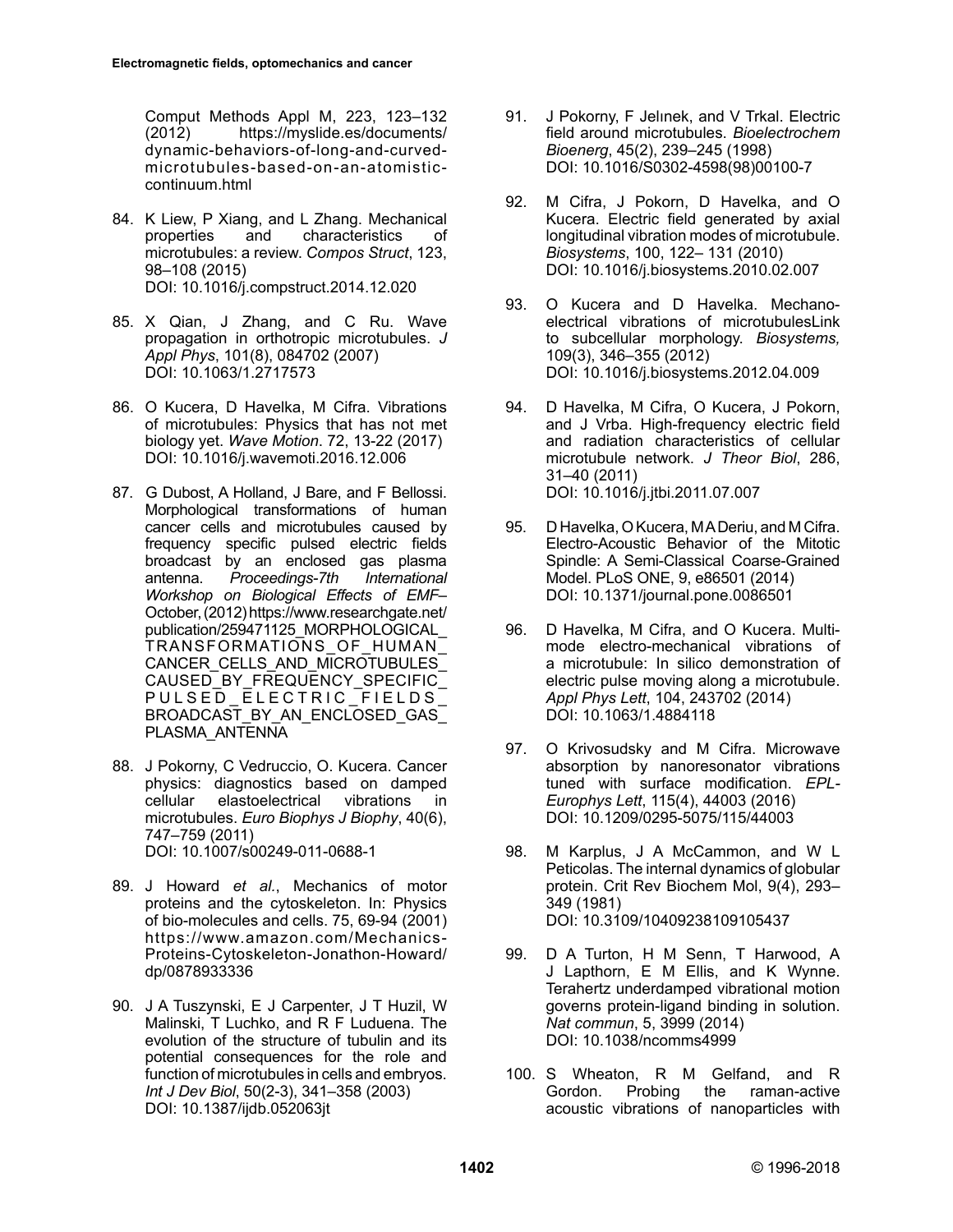extraordinary spectral resolution*. Nat Photonics*, 9(1), 68–72 (2015) [DOI: 10.1038/nphoton.2014.283](https://doi.org/10.1038/nphoton.2014.283)

- 101. J Pokorny, J Pokorny, and J Kobilkova. Postulates on electromagnetic activity in biological systems and cancer. *Integr Biol-UK, 5(12), 1439– 1446 (2013)*  [DOI: 10.1039/c3ib40166a](https://doi.org/10.1039/c3ib40166a)
- 102. H Frohlich. Coherent electric vibrations in biological systems and the cancer problem. *IEEE T Microw Theory*, 26(8), 613–618 (1978) [DOI: 10.1109/TMTT.1978.1129446](https://doi.org/10.1109/TMTT.1978.1129446)
- 103. C Vedruccio and A Meessen. Em cancer detection by means of non-linear resonance interaction. *Proc. and Extended Papers book. PIERS*, 28–31 (2004)
- 104. R Holzel. Electric activity of non-excitable biological cells radio frequencies. *Electromagn Biol Med*, 20(1), 1–13 (2001) http://diyhpl.us/~nmz787/biological%20 radio%20research/ELECTRIC%20 ACTIVITY%20OF%20NON-EXCITABLE%20 BIOLOGICAL%20CELLS%20AT%20 RADIO%20FREQUENCIES.pdf
- 105. F Jelinek, J Saroch, O Kucera, J Hasek, J Pokorny, N Jaffrezic-Renault, and L Ponsonnet. Measurement of electromagnetic activity of yeast cells at 42 GHz. *RADIOENGINEERING*, 16(1), 36 (2007) https://www.radioeng.cz/fulltexts/ 2007/07\_01\_36\_39.pdf
- 106. F Jelnek, M Cifra, J Pokorny, J Vani, J ima, J Haek, and I Frdlov. Measurement of Electrical Oscillations and Mechanical Vibrations of Yeast Cells Membrane Around 1 kHz. *Electromagn Biol Med*, 28, 223–232 (2009) [DOI: 10.1080/15368370802710807](https://doi.org/10.1080/15368370802710807)
- 107. O Kucera, K Cervinkova, M Nerudova,
- and M Cifra. Spectral perspective on the electromagnetic activity of cells. Curr Top Med Chem, 15(6), 513–522 (2015) [DOI: 10.2174/1568026615666150225103105](https://doi.org/10.2174/1568026615666150225103105)
- 108. L Carr, S M Bardet, R C Burke, D Arnaud-Cormos, P Leveque, and R P Oconnor. Calciumindependent disruption of microtubule dynamics by nanosecond pulsed electric fields in u87 human glioblastoma cells. *Sci Rep*, 7 (2017) https://www.nature.com/articles/srep41267
- 109. C Genes, D Vitali, P Tombesi, S Gigan, and M Aspelmeyer. Ground-state cooling of a micromechanical oscillator: Comparing cold damping and cavity-assisted cooling schemes. *Phys Rev A*, 77(3), 033804 (2008) [DOI: 10.1103/PhysRevA.77.033804](https://doi.org/10.1103/PhysRevA.77.033804)
- 110. J D Teufel, T Donner, D Li, JW Harlow, MS Allman, K Cicak, *et al.* Sideband cooling of micromechanical motion to the quantum ground state. *Nature*. 475(7356), 359-63 (2011) [DOI: 10.1038/nature10261](https://doi.org/10.1038/nature10261)
- 111. S De Liberato, N Lambert, and F Nori. Quantum noise in photothermal cooling. *Phys Rev A*, 83(3), 033809 (2011) [DOI: 10.1103/PhysRevA.83.033809](https://doi.org/10.1103/PhysRevA.83.033809)
- 112. C Metzger, M Ludwig, C Neuenhahn, A Ortlieb, I Favero, K Karrai, and F Marquardt. Self-induced oscillations in an optomechanical system driven by bolometric backaction*. Phys Rev Lett*, 101(13), 133903 (2008) [DOI: 10.1103/PhysRevLett.101.133903](https://doi.org/10.1103/PhysRevLett.101.133903)
- 113. S Barzanjeh, M Naderi, and M Soltanolkotabi. Backaction ground-state cooling of a micromechanical membrane via intensity-dependent interaction. *Phys Rev A*, 84, 2, 023803 (2011) [DOI: 10.1103/PhysRevA.84.023803](https://doi.org/10.1103/PhysRevA.84.023803)
- 114. C Bradaschia, R Del Fabbro, A Di Virgilio, A. Giazotto, H Kautzky, V Montelatici, D Passuello, A Brillet, O Cregut, P Hello, *et al.* The virgo project: a wide band antenna for gravitational wave detection: Nucl. Instr. Meth. Phys. Res. A, 289(3), 518–525 (1990) [DOI: 10.1016/0168-9002\(90\)91525-G](https://doi.org/10.1016/0168-9002(90)91525-G)
- 115. M LaHaye, O Buu, B Camarota, and K Schwab. Approaching the quantum limit of a nanomechanical resonator. *Science*, 304(5667), 74–77 (2004) [DOI: 10.1126/science.1094419](https://doi.org/10.1126/science.1094419)
- 116. T J Kippenberg and K J Vahala. Cavity optomechanics. *Opt Express*, 15(25), 17172– 17205 (2007) [DOI: 10.1364/OE.15.017172](https://doi.org/10.1364/OE.15.017172)
- 117. A D OConnell, M Hofheinz, M Ansmann, R C Bialczak, M Lenander, E Lucero, M Neeley, D Sank, H Wang, M Weides, *et al.* Quantum ground state and single-phonon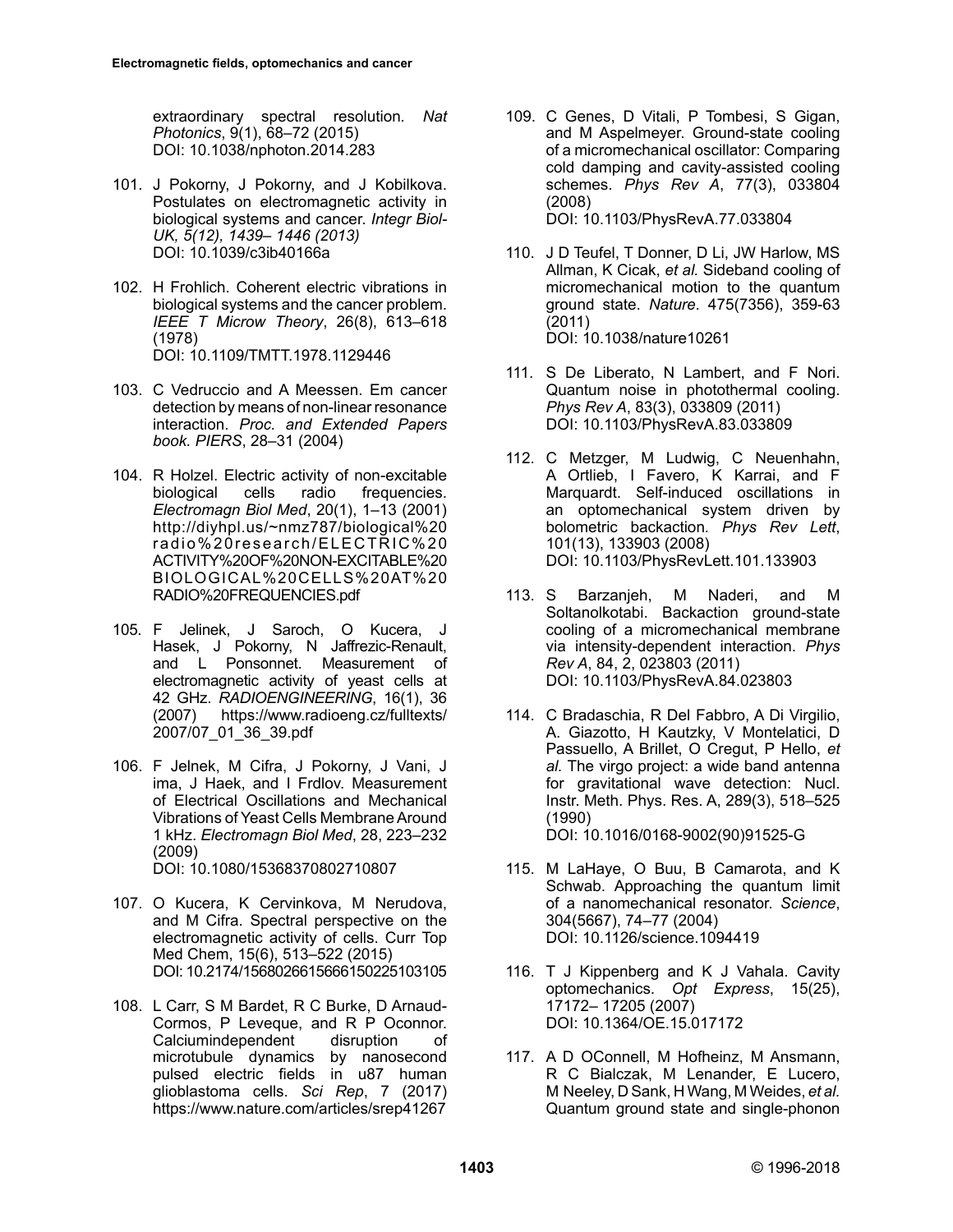control of a mechanical resonator. *Nature*, 464(7289), 697–703 (2010) https://www. nature.com/nature/journal/v464/n7289/full/ nature08967.html

- 118. M Poot and H S van der Zant. Mechanical systems in the quantum regime. *Phys Rep*, 511(5), 273–335 (2012) [DOI: 10.1016/j.physrep.2011.12.004](https://doi.org/10.1016/j.physrep.2011.12.004)
- 119. I Pikovski, MR Vanner, M Aspelmeyer, MS Kim, C Brukner. Probing Planck-scale physics with quantum optics. *Nat Phys*. 8(5), 393-7 (2012) [DOI: 10.1038/nphys2262](https://doi.org/10.1038/nphys2262)
- 120. M Bawaj, C Biancofiore, M Bonaldi, F Bonfigli, A Borrielli, GDi Giuseppe, L Marconi, F Marino, R Natali, A Pontin, *et al.* Probing deformed commutators with macroscopic harmonic oscillators. *Nat commun*, 6 (2015) https://www.nature.com/articles/ncomms 8503
- 121. A Belenchia, D M Benincasa, S Liberati, F Marin, F Marino, and A Ortolan. Testing quantum gravity induced nonlocality via optomechanical quantum oscillators. *Phys Rev Lett*, 116(16), 161303 (2016) [DOI: 10.1103/PhysRevLett.116.161303](https://doi.org/10.1103/PhysRevLett.116.161303)
- 122. S Barzanjeh, S Pirandola, and C Weedbrook. Continuous-variable dense coding by optomechanical cavities. *Phys Rev A*, 88(4), 042331 (2013) [DOI: 10.1103/PhysRevA.88.042331](https://doi.org/10.1103/PhysRevA.88.042331)
- 123. D Rugar, R Budakian, H J Mamin, B W Chui. Single spin detection by magnetic resonance force microscopy. *Nature*, 430(6997), 329-32 (2004) [DOI: 10.1038/nature02658](https://doi.org/10.1038/nature02658)
- 124. R Budakian, H Mamin, and D Rugar. Spin manipulation using fast cantilever phase reversals. *Appl Phys Lett*, 89, 11, 113113 (2006) [DOI: 10.1063/1.2349311](https://doi.org/10.1063/1.2349311)
- 125. Y Yang, C Callegari, X Feng, K Ekinci, and M Roukes. Zeptogram-scale nanomechanical mass sensing. *Nano Lett*, 6(4), 583–586 (2006) [DOI: 10.1021/nl052134m](https://doi.org/10.1021/nl052134m)
- 126. M Li, H X Tang, and M L Roukes. Ultrasensitive nems-based cantilevers for

sensing, scanned probe and very highfrequency applications. *Nat nanotechnol*, 2(2), 114–120 (2007) [DOI: 10.1038/nnano.2006.208](https://doi.org/10.1038/nnano.2006.208)

- 127. K Jensen, K Kim, and A Zettl. An atomicresolution nanomechanical mass sensor. *Nat Nanotechnol*, 3(9), 533–537 (2008) [DOI: 10.1038/nnano.2008.200](https://doi.org/10.1038/nnano.2008.200)
- 128. F Huber, H Lang, N Backmann, D Rimoldi, and C Gerber. Direct detection of a braf mutation in total rna from melanoma cells using cantilever arrays. *Nat Nanotechnol*, 8(2), 125–129 (2013) [DOI: 10.1038/nnano.2012.263](https://doi.org/10.1038/nnano.2012.263)
- 129. R L Badzey, P Mohanty. Coherent signal amplification in bistable nanomechanical oscillators by stochastic resonance. *Nature,* 437(7061), 995-998 (2005) [DOI: 10.1038/nature04124](https://doi.org/10.1038/nature04124)
- 130. M Paul, M Clark, and M Cross. The stochastic dynamics of micron and nanoscale elastic cantilevers in fluid: fluctuations from dissipation. *Nanotechnol,* 17(17), 4502 (2006) [DOI: 10.1088/0957-4484/17/17/037](https://doi.org/10.1088/0957-4484/17/17/037)
- 131. J Tamayo, M Calleja, D Ramos, and J Mertens. Underlying mechanisms of the self-sustained oscillation of a nanomechanical stochastic resonator in a liquid. *Phys Rev B*, 76(18), 180201 (2007) [DOI: 10.1103/PhysRevB.76.180201](https://doi.org/10.1103/PhysRevB.76.180201)
- 132. S Barzanjeh, D Vitali, P Tombesi, and G Milburn. Entangling optical and microwave cavity modes by means of a nanomechanical resonator. *Phys Rev A*, 84(4), 042342 (2011) [DOI: 10.1103/PhysRevA.84.042342](https://doi.org/10.1103/PhysRevA.84.042342)
- 133. S Barzanjeh, M Abdi, G J Milburn, P Tombesi, and D Vitali. Reversible opticalto-microwave quantum interface. *Phys Rev* Lett, 109(13), 130503 (2012) [DOI: 10.1103/PhysRevLett.109.130503](https://doi.org/10.1103/PhysRevLett.109.130503)
- 134. R W Andrews, R W Peterson, T P Purdy, K Cicak, R W Simmonds, C A Regal, *et al.* Bidirectional and efficient conversion between microwave and optical light. *Nat Phys*, 10(4), 321-326 (2014) http://www. nature.com/nphys/journal/v10/n4/full/ nphys2911.html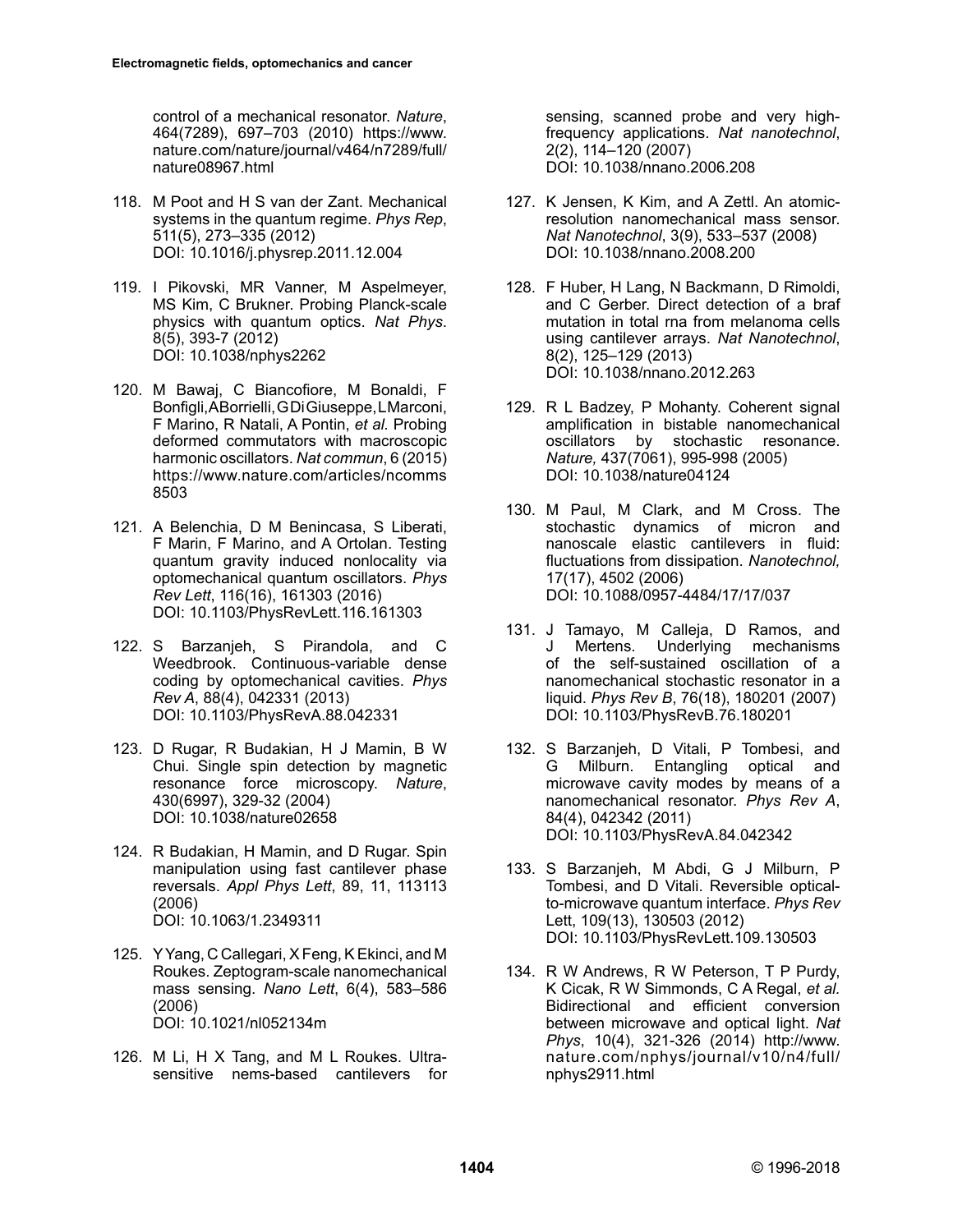- 135. S Barzanjeh, M Abdi, G J Milburn, P Tombesi, and D Vitali. Quantum interface between optics and microwaves with optomechanics," in 2013 Conference Society, 2007. EMBS 2007. 29th Annual International Conference of the IEEE, 5814–5817, IEEE (2007)
- 136. S Barzanjeh, S Guha, C Weedbrook, D Vitali, J H Shapiro, and S Pirandola. Microwave quantum illumination. *Phys Rev Lett,* 114(8), 080503 (2015) [DOI: 10.1103/PhysRevLett.114.080503](https://doi.org/10.1103/PhysRevLett.114.080503)
- 137. H Peng, C Chang, S Aloni, T Yuzvinsky, and A Zettl. Ultrahigh frequency nanotube resonators. *Phys Rev Lett,* 97(8), 087203 (2006) [DOI: 10.1103/PhysRevLett.97.087203](https://doi.org/10.1103/PhysRevLett.97.087203)
- 138. J Chan, T P M Alegre, A H Safavi-Naeini, J T Hill, A Krause, S Groblacher, *et al.* Laser cooling of a nanomechanical oscillator into its quantum ground state. *Nature*, 478(7367), 89-92 (2011) [DOI: 10.1038/nature10461](https://doi.org/10.1038/nature10461)
- 139. S M Meenehan, J D Cohen, G S MacCabe, F Marsili, M D Shaw, and O Painter. Pulsed excitation dynamics of an optomechanical crystal resonator near its quantum ground state of motion. *Phys Rev X*, 5(4), 041002 (2015) [DOI: 10.1103/PhysRevX.5.041002](https://doi.org/10.1103/PhysRevX.5.041002)
- 140. R Lifshitz and M Cross. Response<br>of parametrically driven nonlinear parametrically driven nonlinear coupled oscillators with application to micromechanical and nanomechanical resonator arrays. *Phys Rev B*, 67(13), 134302 (2003) [DOI: 10.1103/PhysRevB.67.134302](https://doi.org/10.1103/PhysRevB.67.134302)
- 141. M Cross, A Zumdieck, R Lifshitz, and J Rogers. Synchronization by nonlinear frequency pulling. *Phys Rev Lett*, 93(22), 224101 (2004) [DOI: 10.1103/PhysRevLett.93.224101](https://doi.org/10.1103/PhysRevLett.93.224101)
- 142. I Katz, A Retzker, R Straub, and R Lifshitz. Signatures for a classical to quantum transition of a driven nonlinear nanomechanical resonator. *Phys Rev Letters*, 99(4), 040404 (2007) [DOI: 10.1103/PhysRevLett.99.040404](https://doi.org/10.1103/PhysRevLett.99.040404)
- 143. S. Barzanjeh, M. Naderi, and M. Soltanolkotabi: Generation of motional

nonlinear coherent states and their superpositions via an intensity-dependent coupling of a cavity field to a micromechanical membrane. *J Phys B*: Atomic, Molecular and Optical Physics, 44(10), 105504 (2011) [DOI: 10.1088/0953-4075/44/10/105504](https://doi.org/10.1088/0953-4075/44/10/105504)

- 144. S Rips, M Kiffner, I Wilson-Rae, and M J Hartmann. Steady-state negative wigner functions of nonlinear nanomechanical oscillators*. New J Phys*, 14(2), 023042 (2012) [DOI: 10.1088/1367-2630/14/2/023042](https://doi.org/10.1088/1367-2630/14/2/023042)
- 145. S Rips, I Wilson-Rae, and M Hartmann. Nonlinear nanomechanical resonators for quantum optoelectromechanics. *Phys Rev A*, 89(1), 013854 (2014) [DOI: 10.1103/PhysRevA.89.013854](https://doi.org/10.1103/PhysRevA.89.013854)
- 146. S Shahidani, M Naderi, M Soltanolkotabi, and S Barzanjeh. Steady-state entanglement, cooling, and tristability in a nonlinear optomechanical cavity. *JOSA B*, 31(5), 1087–1095 (2014) [DOI: 10.1364/JOSAB.31.001087](https://doi.org/10.1364/JOSAB.31.001087)
- 147. S Barzanjeh and D Vitali. Phonon josephson junction with nanomechanical resonators. *Phys Rev A*, 93(3), 033846 (2016) [DOI: 10.1103/PhysRevA.93.033846](https://doi.org/10.1103/PhysRevA.93.033846)
- 148. M F Yu, G J Wagner, R S Ruoff, and M J Dyer. Realization of parametric resonances in a nanowire mechanical system with nanomanipulation inside a scanning electron microscope. *Phys Rev B*, 66(7), 073406 (2002) [DOI: 10.1103/PhysRevB.66.073406](https://doi.org/10.1103/PhysRevB.66.073406)
- 149. J Aldridge and A Cleland. Noise-enabled precision measurements of a dufng nanomechanical resonator. *Phys Rev Lett*, 94(15), 156403 (2005) [DOI: 10.1103/PhysRevLett.94.156403](https://doi.org/10.1103/PhysRevLett.94.156403)
- 150. I Kozinsky, H C Postma, I Bargatin, and M Roukes. Tuning nonlinearity, dynamic range, and frequency of nanomechanical resonators. *Appl Phys Lett*, 88(25), 253101 (2006) [DOI: 10.1063/1.2209211](https://doi.org/10.1063/1.2209211)
- 151. A Lupascu, E Driessen, L Roschier, C Harmans, and J Mooij. High-contrast dispersive readout of a superconducting flux qubit using a nonlinear resonator. *Phys Rev Lett*, 96(12), 127003 (2006) [DOI: 10.1103/PhysRevLett.96.127003](https://doi.org/10.1103/PhysRevLett.96.127003)